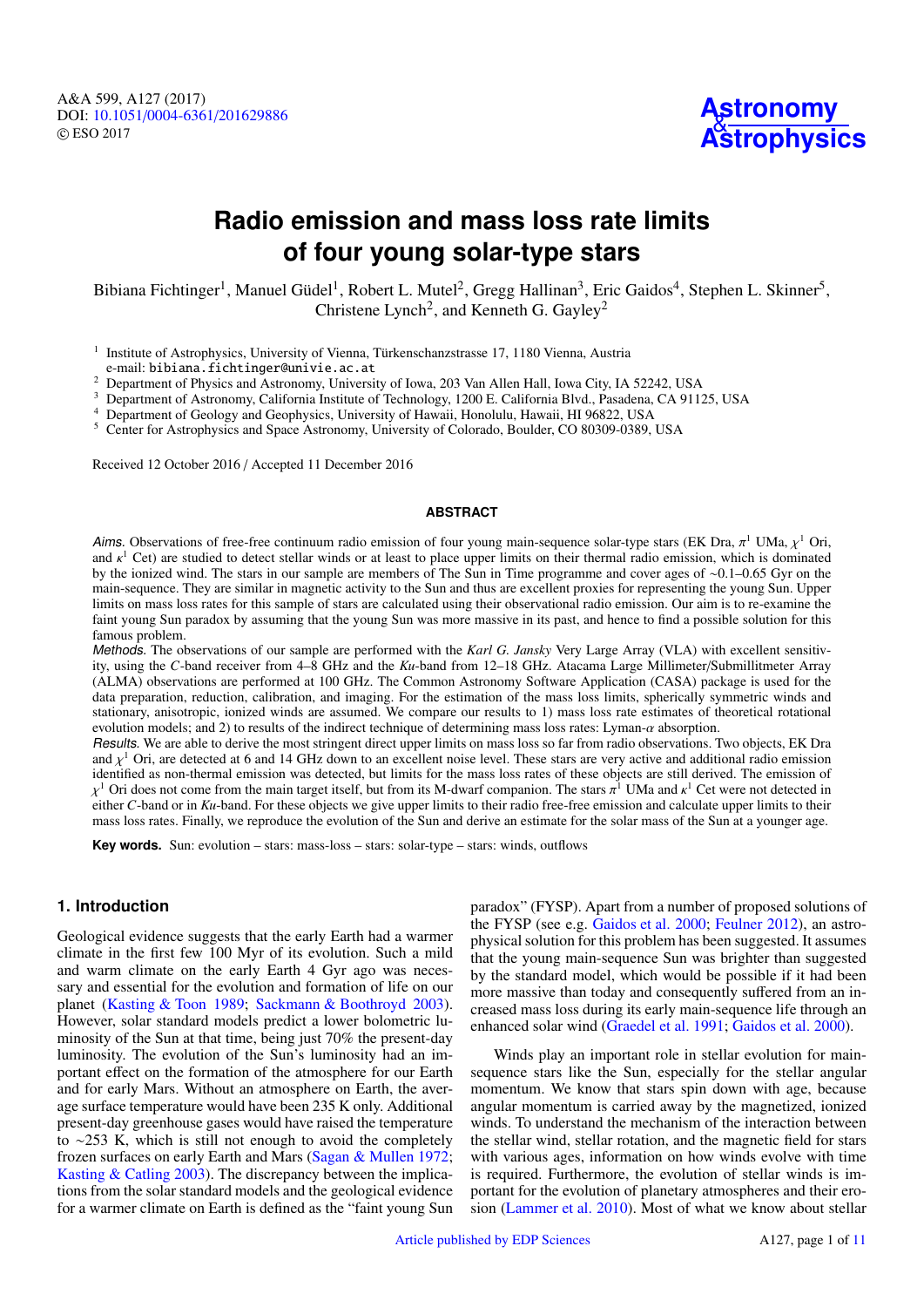winds comes from studies of the solar wind, although the mechanisms for generating, accelerating, and heating the solar wind are still poorly understood [\(Cranmer](#page-10-9) [2009;](#page-10-9) [McComas et al.](#page-10-10) [2003;](#page-10-10) [Schwenn](#page-10-11) [2006\)](#page-10-11).

Today, the most common way to assess stellar winds and therefore, determine stellar mass loss rates, is to observe the Lyman- $\alpha$  excess of the neutral interstellar hydrogen in highresolution *Hubble* Space Telescope spectra of stars, as introduced by [Wood et al.](#page-10-12) [\(2002,](#page-10-12) [2005a\)](#page-10-13), [Wood](#page-10-14) [\(2004\)](#page-10-14). Due to charge exchange interactions between neutral interstellar hydrogen and the ionized wind, a "wall" of hot neutral hydrogen at the edge of the stellar astrosphere is built up. The detected material is not from the fully ionized wind itself, which has no HI, but is interstellar HI instead that is heated within the interaction region between the wind and the local interstellar medium. The amount of astrospheric HI absorption provides diagnostic information on the rate of mass loss of the wind, specifically the momentum in the wind. In [Wood et al.](#page-10-12) [\(2002\)](#page-10-12) the correlation of the mass loss rates with coronal properties was studied. The coronal X-ray luminosity is a good indicator for the magnetic activity of a star and the scaling relationship between the mass loss rate per unit surface area and the X-ray surface flux is

$$
\dot{M} \propto F_X^{1.34 \pm 0.18},\tag{1}
$$

which, combined with X-ray luminosity evolution versus time  $L_X \propto t^{-1.5}$  [\(Güdel et al.](#page-10-15) [1997\)](#page-10-15), suggests that the mass loss rate decreases with time for solar-like stars like  $\dot{M} \propto t^{-2.33 \pm 0.55}$ [\(Wood](#page-10-14) [2004\)](#page-10-14). The correlation is, however, still not sufficient to solve the FYSP [\(Wood et al.](#page-10-12) [2002;](#page-10-12) [Minton & Malhotra](#page-10-16) [2007\)](#page-10-16). However, as these authors concluded in their study, this correlation fails for the youngest and most active stars for which winds appear to be very weak in Lyman- $\alpha$  observations. [Wood et al.](#page-10-17) [\(2005b\)](#page-10-17) observed  $\chi^1$  Ori, but they were unable to provide any astrospheric detections in their study. They aroued that a nonastrospheric detections in their study. They argued that a nondetection does not generally provide a meaningful upper limit to the stellar wind strength, because for non-detections the star could be surrounded by a fully ionized interstellar medium (ISM; [Wood et al.](#page-10-17) [2005b\)](#page-10-17).

Observing and detecting stellar winds similar to the solar case is important to improve our understanding of stellar evolution, such as the correlation between rotation and stellar magnetic activity which provides information on the dynamo and thus magnetic activity. Furthermore, the understanding of acceleration mechanisms of these winds could be improved and the measurements of wind properties of stars with different ages may provide essential information on stellar angular momentum loss. Radio observations of young, solar-type stars are used in our study to test if there was a strong mass loss in the young Sun. A study of the "radio Sun in time", complementing the "X-ray Sun in time" [\(Güdel et al.](#page-10-15) [1997\)](#page-10-15), can explore the range and the long-term evolution of solar and stellar magnetic activity and wind mass loss. First detections of radio emission from low-mass main-sequence stars were reported by [Gary & Linsky](#page-10-18) [\(1981\)](#page-10-18) and [Linsky & Gary](#page-10-19) [\(1983\)](#page-10-19). Limits to mass loss have already been established from radio observations of more massive A and F stars [\(Brown et al.](#page-10-20) [1990\)](#page-10-20) and active, less massive M stars [\(Lim & White](#page-10-21) [1996\)](#page-10-21). [Scuderi et al.](#page-10-22) [\(1998\)](#page-10-22) observed early type O and B supergiants to make a detailed comparative study of the mass loss evaluated from  $H\alpha$  and radio continuum observations. [Güdel et al.](#page-10-23) [\(1998\)](#page-10-23) and [Gaidos et al.](#page-10-4) [\(2000\)](#page-10-4) used the Very Large Array (VLA) to search for radio emission of the active, young, solar-type stars  $\pi^1$  UMa,  $\kappa^1$  Cet and  $\beta$  Com at 8.4 GHz. Their observations resulted in  $3\sigma$  detection  $β$  Com at 8.4 GHz. Their observations resulted in  $3σ$  detection limits of 20–30  $\mu$ Jy, which correspond to radio luminosities of

A127, page 2 of [11](#page-10-8)

 $\sim$ 10<sup>12.5</sup> erg s<sup>-1</sup> Hz<sup>-1</sup> [\(Villadsen et al.](#page-10-24) [2014\)](#page-10-24). Early radio observations of EK Dra were recorded in [Güdel et al.](#page-10-25) [\(1995\)](#page-10-25), where at minimum the 8.4 GHz flux was  $(34\pm11)\,\mu$ Jy, and at intermediate levels  $(77 \pm 9) \mu Jy$ .

To derive an estimate or upper limit for the enhanced young solar wind, we observed radio emission of young, solar-like analogues at the main-sequence with the *Karl G. Jansky* Very Large Array (VLA) and the Atacama Large Millimeter/Submillimeter Array (ALMA). If we are able to detect free-free radio emission of such winds, their mass loss rates can be calculated. From climate predictions the initial (zero-age main-sequence, ZAMS) solar mass is required to be in the range of 1.03–1.07 *M* if it were to solve the FYSP [\(Sackmann & Boothroyd](#page-10-1) [2003;](#page-10-1) [Whitmire et al.](#page-10-26) [1995\)](#page-10-26), suggesting an enhanced early wind mass loss of the order of  $10^{-12} - 10^{-10}$   $M_{\odot}$  yr<sup>-1</sup>. In comparison, the present-day solar wind mass loss amounts to  $2 \times 10^{-14}$   $M_{\odot}$  yr<sup>-1</sup> [\(Feldman et al.](#page-10-27) [1977\)](#page-10-27).

<span id="page-1-1"></span>In this paper we focus on the four young solar analogues EK Dra,  $\pi^1$  UMa,  $\chi^1$  Ori, and  $\kappa^1$  Cet using the upgraded sensitiv-<br>ity and resolution of the VLA. In Sect 2, we briefly describe ity and resolution of the VLA. In Sect. [2,](#page-1-0) we briefly describe the observations including a description of our targets. Section [3](#page-2-0) contains the results of our detections and upper limits of radio emission. The calculation of the mass loss rates of our star sample will be described in Sect. [4,](#page-5-0) where we will also compare our observational results to results from Lyman- $\alpha$  absorption, presented by [Wood et al.](#page-10-12) [\(2002,](#page-10-12) [2005a\)](#page-10-13).

### <span id="page-1-0"></span>**2. Observations**

### 2.1. Target sample

Our target sample includes the following objects (see also Table [1](#page-2-1) summarizing the properties of our stars):

- *EK Dra*: this is a G1.5 V star that is considered to be among the most active solar analogues in our neighbourhood, with a distance of 34 pc from the Sun. The average rotation period is 2.68 days. Main properties are reviewed by [Strassmeier & Rice](#page-10-28) [\(1998\)](#page-10-28) and [Messina & Guinan](#page-10-29) [\(2003\)](#page-10-29). [Ribas et al.](#page-10-30) [\(2005\)](#page-10-30) adopted an age of about 100 Myr for this near-ZAMS star;
- $\pi^1$  *UMa*: this is a young, active G1.5 V solar proxy with a rotation period of about 4.9 days (Messina & Guinan tation period of about 4.9 days [\(Messina & Guinan](#page-10-29) [2003\)](#page-10-29) and a distance of 14.3 pc. In the Sun in Time programme,  $\pi^1$  UMa is reported to have an age of 300 Myr (Ribas et al. 2005). 300 Myr [\(Ribas et al.](#page-10-30) [2005\)](#page-10-30);
- $\chi^1$  Ori: a G1V star with a rotation period of about 5.2 days [\(Messina et al.](#page-10-31) [2001\)](#page-10-31), a distance of 8.7 pc and an age of 300 Myr [\(Ribas et al.](#page-10-30) [2005\)](#page-10-30). The star  $\chi^1$  Ori is classified as a member of the Ursa Maior moving group sified as a member of the Ursa Major moving group [\(King et al.](#page-10-32) [2003\)](#page-10-32);
- $\kappa^1$  *Cet*: with a spectral type G5 V, it is the coolest star in the sample, with a distance of 9.2 pc from the Sun. [Gaidos & Gonzalez](#page-10-33) [\(2002\)](#page-10-33) determined spectroscopic parameters. The rotation period is reported by [Messina & Guinan](#page-10-29) [\(2003\)](#page-10-29) to be about 9.2 days and the age is suggested to be around 650 Myr [\(Ribas et al.](#page-10-30) [2005,](#page-10-30) [2010\)](#page-10-34).

## 2.2. VLA and ALMA

For the radio measurements we use the *Karl G. Jansky* VLA, a radio interferometer located in New Mexico near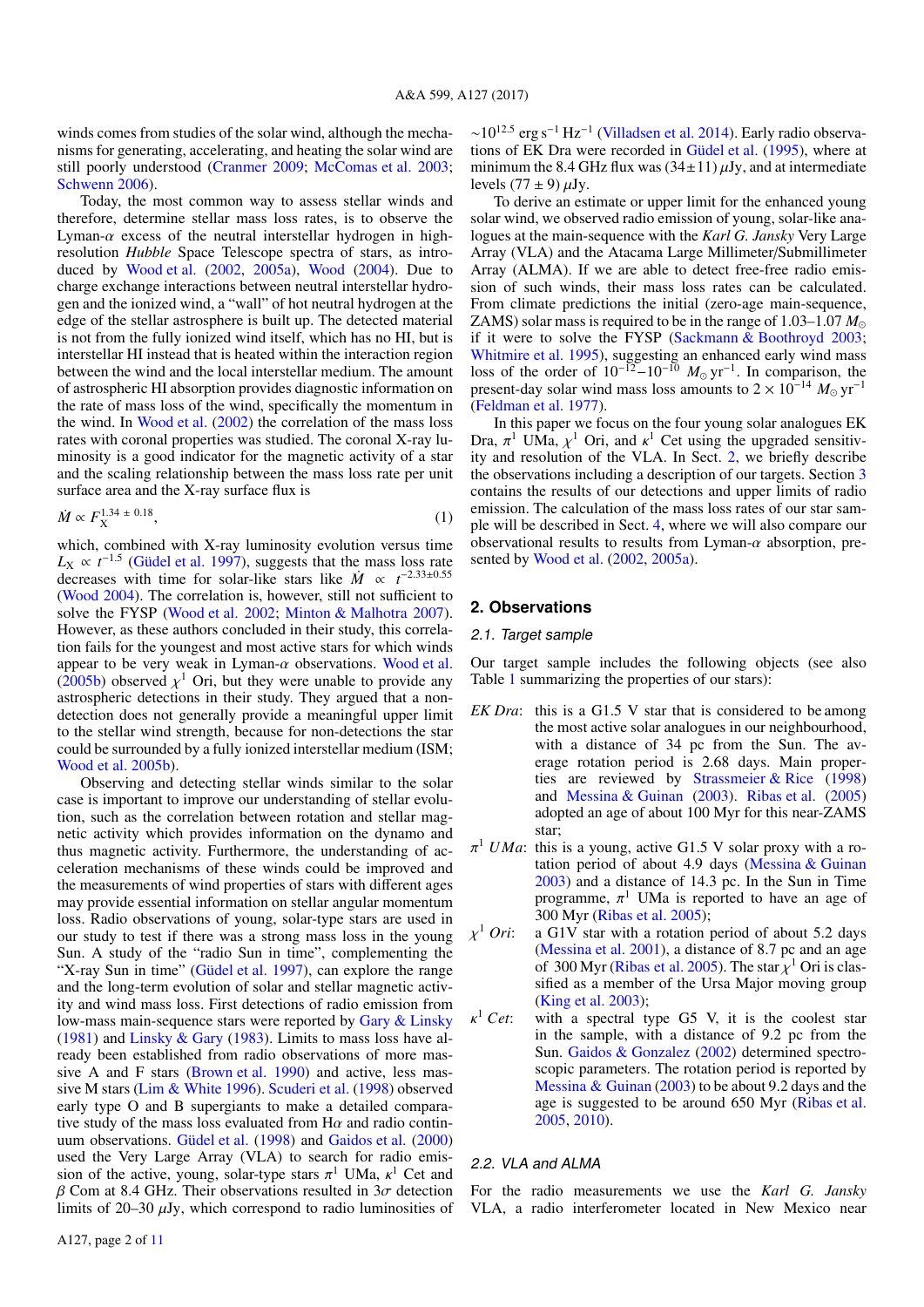<span id="page-2-1"></span>

|  |  |  | <b>Table 1.</b> Target characteristics from the Sun in Time programme in Ribas et al. (2005) and Güdel (2007). |  |  |
|--|--|--|----------------------------------------------------------------------------------------------------------------|--|--|
|  |  |  |                                                                                                                |  |  |

|                           |        |               |      | $T_{\rm eff}$ | Mass          | Radius        | $\log L_{\rm x}$      | $P_{\rm rot}$ | Age   |
|---------------------------|--------|---------------|------|---------------|---------------|---------------|-----------------------|---------------|-------|
| Name                      | HD     | Spectral type | (pc) | (K)           | $(M_{\odot})$ | $(R_{\odot})$ | $(\text{erg s}^{-1})$ | (days)        | (Gyr) |
| EK Dra                    | 129333 | G1.5V         | 34.0 | 5870          | L.06          | 0.95          | 29.93                 | 2.68          | 0.1   |
| $\pi^1$ UMa               | 72905  | G1.5V         | 14.3 | 5850          | 1.03          | 0.95          | 29.10                 | 4.90          | 0.3   |
| $\chi^1$ Ori <sup>a</sup> | 39587  | G1 V          | 8.7  | 5890          | 1.01          | 0.96          | 28.99                 | 5.24          | 0.3   |
| $\kappa^1$ Cet            | 20630  | G5 V          | 9.2  | 5750          | 1.02          | 0.93          | 28.79                 | 9.21          | 0.65  |
|                           |        |               |      |               |               |               |                       |               |       |

**Notes.** (*a*)  $\chi$ <sup>1</sup>Ori has a M-dwarf companion.

Socorro, operated by the National Radio Astronomy Observatory (NRAO). We use *C*-band (4–8 GHz, 6 cm) and *Ku*-band (12–18 GHz, 2 cm) receivers. The *Jansky* VLA operates with an increased sensitivity relative to the VLA. The observations were performed in C configuration in sessions in spring/summer 2012 and 2013. The Common Astronomy Software Application (CASA) developed by the NRAO has been used for inspecting, editing (including flagging), calibrating, and imaging the data sets. Flux calibrators were observed at the beginning of each observation for several minutes and the phase calibrators were repeatedly observed together with the targets. An overview and summary of the observations is given in Table [2.](#page-3-0) For the calibration, the raw data needs to be inspected first, which means that bad data due to antenna errors, shadowed antennas, or poor weather conditions need to be flagged, that is removed from the data set. Afterwards, flux, bandpass, and gain calibration steps are applied. We used a pipeline for VLA data<sup>[1](#page-2-2)</sup> that deals with the flagging and calibration. We used this pipeline, but additional flagging was necessary afterwards.

ALMA, located in the Chajnantor plain of the Chilean Andes, was used to observe in band 3 (with a bandwidth of 84– 116 GHz) at 100 GHz in December 2013 within Cycle 1. We got observing time for one of our targets,  $\chi^1$  Ori. For the ALMA data<br>the NRAO staff provided prefabricated scripts together with our the NRAO staff provided prefabricated scripts together with our data for flagging and calibration. In the meantime, a calibration pipeline for ALMA has been developed as well<sup>[2](#page-2-3)</sup>. For our data analysis, we used these pipelines, but some extra flagging and a second run through the pipeline calibration were necessary.

From NRAO's exposure calculator for the VLA, the theoretical noise sensitivity with 2 GHz bandwidth, 27 antennas, and one hour on source is calculated to be around 3.5 µJy rms in *<sup>C</sup>*-band and around 3.8 µJy rms in *Ku*-band. These values represent the expected random noise levels for  $\pi^1$  UMa and  $\kappa^1$  Cet, respectively Except for  $\pi^1$  UMa in C-band, the achieved noise levels tively. Except for  $\pi^1$  UMa in *C*-band, the achieved noise levels<br>are in good agreement with the expected values (see Table 2) are in good agreement with the expected values (see Table [2\)](#page-3-0). For EK Dra with a bandwidth of 3.5 GHz and 26 antennas, we would expect a noise level of 2.2  $\mu$ Jy in *C*-band and 2.9  $\mu$ Jy in *Ku*-band, whereas the achieved values are slightly higher. For is 1.6  $\mu$ Jy in *C*-band, which is in good agreement with the observational noise. In *Ku*-band the expected noise is around 2.2  $\mu$ Jy  $\chi$ <sup>1</sup> Ori, 3.5 GHz bandwidth and 26 antennas, the theoretical rms vational noise. In  $Ku$ -band the expected noise is around 2.2  $\mu$ Jy, whereas the achieved rms is lower, namely 1.6  $\mu$ Jy. The CLEAN procedure is applied to produce images, where the Clark algorithm with natural weighting was chosen for the setting. Depending on the wavelength and the number of antennas, a cell size of  $0.7$ <sup>"</sup> and  $0.3$ " for *C* and *Ku*-band was used, respectively.

## <span id="page-2-0"></span>**3. Results**

### 3.1. Images

For each target several observation sets are available. To obtain the final images of each target, all data sets in each frequency band are combined to concatenated images which are shown for the detections in Figs. [1](#page-3-1) and [2.](#page-4-0) The crosses mark the expected positions of the sources predicted from the SIMBAD Astronomical Database<sup>[3](#page-2-4)</sup> corrected for proper motion to the epoch of observation. Minor offsets in right ascension and declination for EK Dra and  $\chi^1$  Ori occur in our analysis. We note that the field of view<br>in the Ku-band images is much smaller than the C-band images in the *Ku*-band images is much smaller than the *C*-band images. Several sources can be identified in all images, but only two of the four objects of the sample show a radio detection signal at the expected positions. The targets EK Dra and  $\chi^1$  Ori, shown<br>in Figs. 1 and 2, are detected in Stokes *I* (total intensity) with in Figs. [1](#page-3-1) and [2,](#page-4-0) are detected in Stokes *I* (total intensity), with a total flux of around 100  $\mu$ Jy. On the other hand,  $\pi^1$  UMa and  $\kappa^1$  Cet (not shown) display non-detections at the expected target κ positions both in *C* and *Ku*-band.  $\kappa^1$  Cet (not shown) display non-detections at the expected target

#### 3.2. Radio emission from the stellar wind

The free-free spectrum from thermal bremsstrahlung radiation is characterized by a power-law spectral index  $\alpha$ , ranging from −0.1  $\leq \alpha \leq 2$ , where the flux density is given by  $S_{\nu} \propto \nu^{\alpha}$  at the frequency  $\nu$ . The integrated flux densities of the detections are frequency  $\nu$ . The integrated flux densities of the detections are determined by fitting the stellar images by a Gaussian profile. The associated rms values in Stokes *I* and *V* (circularly polarized intensity) in both wavelength bands are given in Table [3.](#page-4-1) For those objects for which no detection was observed, the  $3\sigma$  upper limit to the flux density from a source-free background region is estimated. Time series of the sources provide information on the variation of each observation interval. For each object, separate images for each time interval of about five minutes in the Stokes *<sup>I</sup>*/*<sup>V</sup>* plane are created and hence, the time-dependent flux and the related rms are extracted. Because the observing time is much shorter than the stellar rotation periods, no rotational modulation should be seen. On the other hand, short time variations of a few minutes are indicators for flares.

The results for the four targets are summarized in the following sections.

## 3.2.1. EK Dra

We obtained a clear detection of EK Dra at  $14h^38m^59s^66$ , +64°17′29′′49. The offsets from the predicted positions in C-band are 0.02s in right ascension and -0.19′′ in positions in  $C$ -band are 0.02s in right ascension and  $-0.19$ <sup>o</sup> in declination, and 0.04s and 0.84" in *Ku*-band, well within the beam size of  $4\frac{96}{3}\times3\frac{43}{43}$  and  $2\frac{98}{2}\times2\frac{7}{26}$ , respectively. Because

<span id="page-2-2"></span><sup>1</sup> VLA Calibration Pipeline: [https://science.nrao.edu/](https://science.nrao.edu/facilities/vla/data-processing/pipeline) [facilities/vla/data-processing/pipeline](https://science.nrao.edu/facilities/vla/data-processing/pipeline)

<span id="page-2-3"></span><sup>2</sup> ALMA Pipeline: [http://casa.nrao.edu/casa\\_obtaining.](http://casa.nrao.edu/casa_obtaining.shtml) [shtml](http://casa.nrao.edu/casa_obtaining.shtml)

<span id="page-2-4"></span><http://simbad.u-strasbg.fr/simbad/>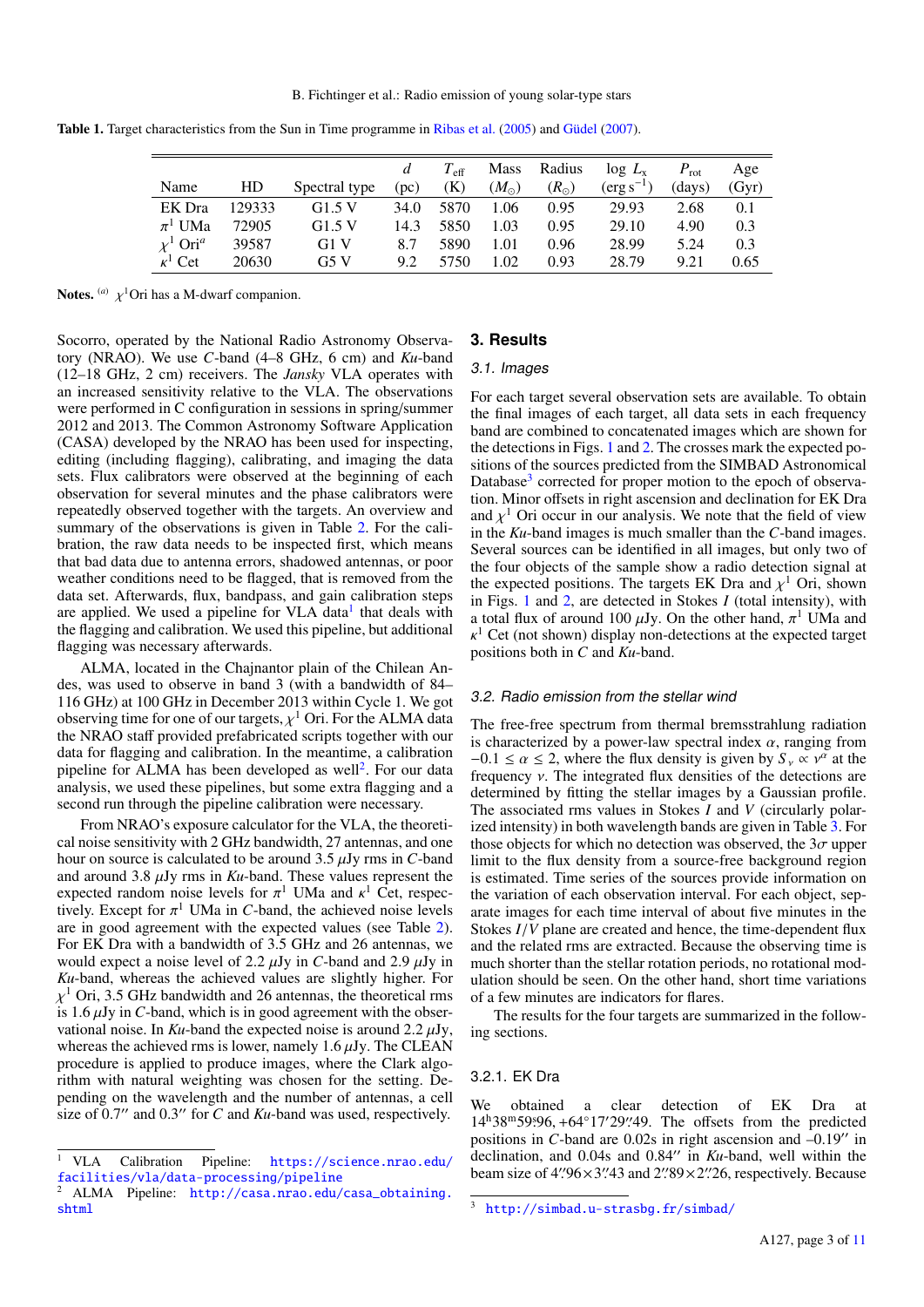### A&A 599, A127 (2017)

<span id="page-3-0"></span>Table 2. Observation summary of our four solar-type targets including the best achieved rms, the clean beam size, and the used phase and flux calibrators.

| Target         | Band          | Time on<br>source (h) | $#$ of<br>obs. sets         | Obs. date      | <b>RMS</b><br>$(\mu Jy)$ | Clean beam<br>size                     | Phase<br>calibrator | Flux<br>calibrator |
|----------------|---------------|-----------------------|-----------------------------|----------------|--------------------------|----------------------------------------|---------------------|--------------------|
| EK Dra         | $\mathcal{C}$ | 2                     |                             | Apr. 2012      | 3.4                      | $4''\cancel{96} \times 3''\cancel{43}$ | J1436+6336          | 3C 286             |
|                | Ku            | 1.5                   |                             | Apr. 2012      | 4                        | $2''89 \times 2''26$                   | J1436+6336          | 3C 286             |
| $\pi^1$ UMa    | C             |                       | 3                           | Jul.-Aug. 2013 | 7.7                      | $5''89 \times 4''50$                   | $J0921+6215$        | 3C <sub>48</sub>   |
|                | Ku            |                       | 4                           | Jul. 2013      | 2.1                      | $2''39 \times 2''01$                   | $J0921+6215$        | 3C <sub>48</sub>   |
| $\chi^1$ Ori   | C             | 3.75                  | 2                           | Apr. 2012      | 1.8                      | $4''34 \times 3''58$                   | $J(0.559 + 2.353)$  | 3C 147             |
|                | Ku            | 2.5                   | 6                           | Apr.-June 2012 | 1.6                      | $1''20 \times 0''71$                   | $J(0.559 + 2.353)$  | 3C 147             |
|                | 3 (ALMA)      | 2.5                   |                             | Dec. 2013      | 8                        | $2\frac{2}{2} \times 2\frac{2}{00}$    | $J0604 + 2429$ ,    | Ganymede           |
|                |               |                       |                             |                |                          |                                        | J0538-4405          |                    |
| $\kappa^1$ Cet | $\mathcal{C}$ |                       | $\mathcal{D}_{\mathcal{L}}$ | Jul.-Aug. 2013 | 3                        | $4''/07 \times 5''/28$                 | J0339-0146          | 3C <sub>48</sub>   |
|                | Ku            |                       | 2                           | Jul. 2013      | 3                        | $1''33 \times 2''33$                   | J0339-0146          | 3C <sub>48</sub>   |
|                |               |                       |                             |                |                          |                                        |                     |                    |

Notes. The VLA *C*-band is defined between 4–8 GHz, *Ku*-band at 12–18 GHz, and band 3 for ALMA at 100 GHz. Only  $\chi^1$  Ori was observed with<br>ALMA ALMA.



<span id="page-3-1"></span>[Fig. 1.](http://dexter.edpsciences.org/applet.php?DOI=10.1051/0004-6361/201629886&pdf_id=1) Contours of EK Dra in a) *C*-band with contour levels  $[0.2, 0.4, 0.6, 0.8]$  ·  $576 \mu$ Jy; and b) *Ku*-band with  $[0.2, 0.4, 0.6, 0.8]$  ·  $74.5 \mu$ Jy and the beam size in the left corner. The point in the centre gives the coordinates from the Gaussian fit, the cross marks the proper motion corrected <sup>H</sup>ipparcos position.

EK Dra is a very active star we expect that the radio emission will include coronal emission [\(Güdel et al.](#page-10-25) [1995\)](#page-10-25). The Stokes *I* radio flux was  $593 \pm 1.7 \mu Jy$  with an rms of 3.4  $\mu Jy$  in *C*-band. Judging from the light curve, no flare event seems to be present. In  $Ku$ -band the radio emission is observed at  $73 \pm 2.4 \mu Jy$  with an rms of  $4 \mu Jy$ . The star EK Dra's radio emission cannot be only thermal free-free emission as also argued by [Güdel et al.](#page-10-25) [\(1995\)](#page-10-25), given the variability and the high flux level. The polarization degree  $r_c = V/I$ , which ranges from  $-1$  to 1, is found to vary in the range  $r_c = [-0.088, -0.015]$  in *C*-band. In *Ku*-band our observation does not show any significant non-zero Stokes *V* flux.

# 3.2.2.  $\pi^1$  UMa

The star  $\pi^1$  UMa, expected at  $08^h39^m11565$ , +65°01'16''46, is<br>a non-detection and was already studied by other authors (e.g. a non-detection and was already studied by other authors (e.g. [Gaidos et al.](#page-10-4) [2000\)](#page-10-4). The  $3\sigma$  upper limits of the integrated radio intensities are 23.1  $\mu$ Jy in *C*-band and 6.3  $\mu$ Jy in *Ku*-band.

The *C*-band intensity limit is high compared to the *Ku*-band results because, despite heavy flagging and cleaning, the residual of a strong source strongly perturbs our object region and consequently raises the rms. During the observation the fringe pattern directly crossed the expected position of  $\pi$ <sup>1</sup> UMa and caused an increase in the background poise and hence negatively caused an increase in the background noise and hence negatively influenced the radio emission estimation for  $\pi^1$  UMa. Therefore, the radio flux density upper limit in C-band is not as useful as the radio flux density upper limit in *C*-band is not as useful as desired. On the other hand, the observations of the *Ku*-band flux density upper limit of 6.3  $\mu$ Jy are excellent and useful for further analysis and interpretation. The polarization map also shows only noise. [Gaidos et al.](#page-10-4) [\(2000\)](#page-10-4) reported a non-detection at the location of  $\pi^1$  UMa as well. They placed a  $2\sigma$  upper limit of 12 uIy at 3.6 cm (X-band) for the total flux density. Our VLA 12  $\mu$ Jy at 3.6 cm (*X*-band) for the total flux density. Our VLA observations lower these upper limits by a factor of around two.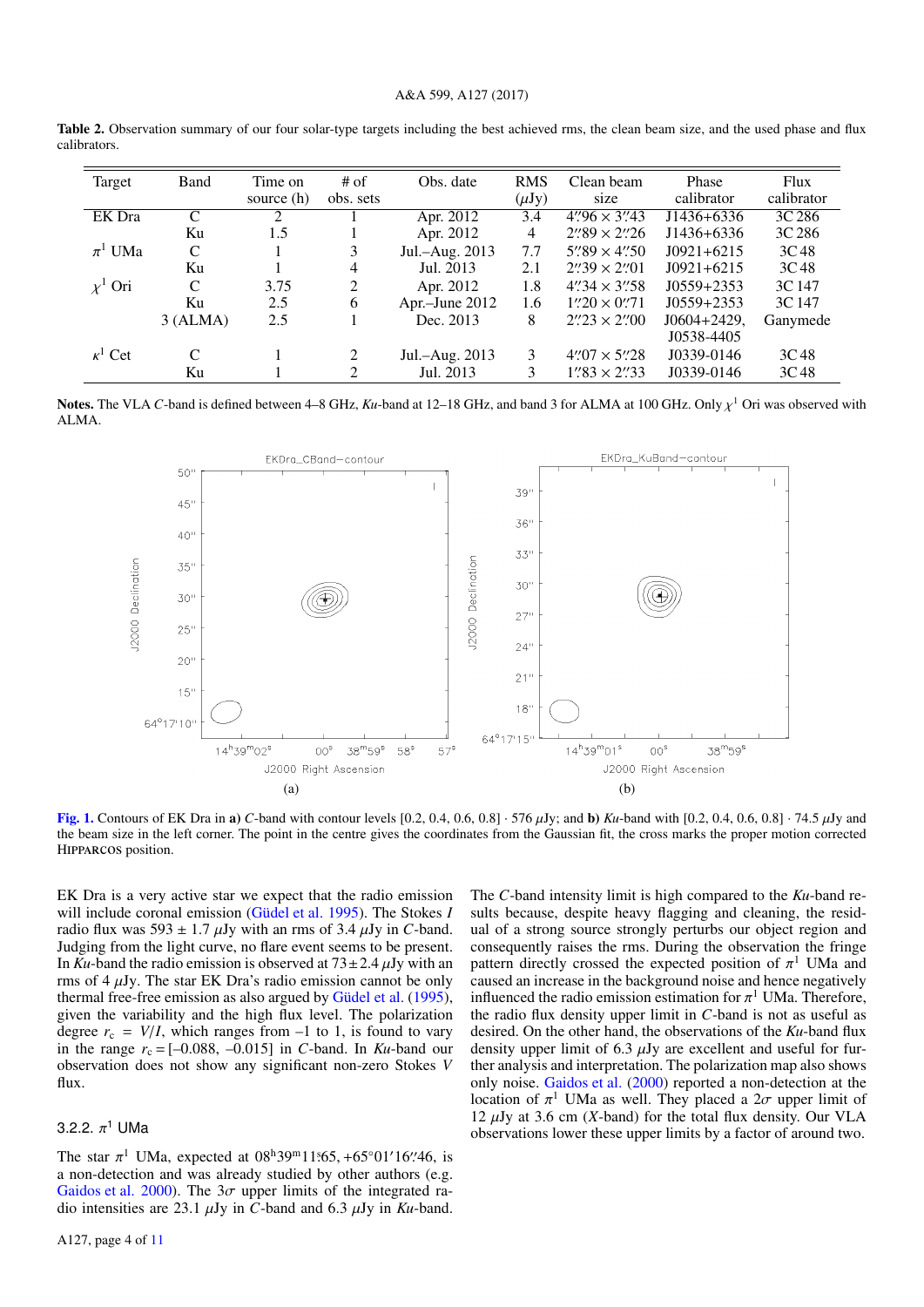

<span id="page-4-0"></span>**[Fig. 2.](http://dexter.edpsciences.org/applet.php?DOI=10.1051/0004-6361/201629886&pdf_id=2)**  $\chi^1$  Ori in a) *C*-band with contour levels [0.2, 0.4, 0.6, 0.8]  $\cdot$  223  $\chi$ <br>*UV*: b) *Ku*-band with [0.2, 0.4, 0.6, 0.8]  $\cdot$  106, 6  $\chi$  UV; and c) for ALMA at  $\mu$ Jy; **b**) *Ku*-band with [0.2, 0.4, 0.6, 0.8]  $\cdot$  106.6  $\mu$ Jy; and **c**) for ALMA at 100 GHz with  $[0.2, 0.4, 0.6, 0.8] \cdot 108 \mu Jy$ . The black dot represents the coordinates calculated from the Gaussian fit. The red cross marks the position of the companion  $\chi^1$  Ori B and the black cross the corrected coordinates of the main target  $\chi^1$  Ori coordinates of the main target  $\chi^1$  Ori.



<span id="page-4-3"></span>**[Fig. 3.](http://dexter.edpsciences.org/applet.php?DOI=10.1051/0004-6361/201629886&pdf_id=3)** Time series of  $\chi^1$  Ori in *C*-band showing an explosive increase in intensity identified as a flare event at the central frequency of 6.15 GHz intensity identified as a flare event at the central frequency of 6.15 GHz. The time interval between the data points is around ten minutes.

<span id="page-4-1"></span>Table 3. Radio fluxes with their uncertainties in Stokes *I* and Stokes *V*, respectively, of the detected objects EK Dra and  $\chi^1$  Ori and of the non-<br>detections  $\pi^1$  UMa and  $\kappa^1$  Cet detections  $\pi^1$  UMa and  $\kappa^1$  Cet.

| Object         | $S_{\nu}(\mu Jy)$ Stokes I |               | $S_{\nu}(\mu Jy)$ Stokes V |              |  |
|----------------|----------------------------|---------------|----------------------------|--------------|--|
|                | 6 GHz                      | 14 GHz        | 6 GHz                      | $14$ GHz     |  |
| EK Dra         | $593 \pm 1.7$              | $73 \pm 2.4$  | $-22 \pm 0.8$              |              |  |
| $\pi^1$ UMa    | < 23.1                     | <6.3          | < 8.4                      | <6.6         |  |
| $x^1$ Ori      | $110 \pm 0.7$              | $117 \pm 2.7$ | $14 \pm 0.6$               | $12 \pm 1.1$ |  |
| $\kappa^1$ Cet | $\leq$ 9                   | $\leq$ 9      | <6.9                       | < 8.7        |  |
|                |                            |               |                            |              |  |

Notes. The upper limits of the fluxes of the non-detections are determined by adopting the  $3\sigma$  background noise as estimation, where  $\sigma = \sqrt{(\text{rms})^2}.$ 

# 3.2.3.  $\chi^1$  Ori

The star  $\chi^1$  Ori is located at 05<sup>h</sup>54<sup>m</sup>22°78, +20°16′33′′58 in our observations. It shows strong radio emission, seen with offsets observations. It shows strong radio emission, seen with offsets in *C*-band of  $-0.06s$  in right ascension and  $0.62$ <sup>o</sup> in declination, relative to the expected position (cross in Fig. [2a](#page-4-0)) using HIPPARCOS<sup>[4](#page-4-2)</sup> measurements [\(van Leeuwen](#page-10-36) [2007\)](#page-10-36). In *Ku*-band the offsets to the observational positions are  $-0.07$ s in right ascension and  $0.61$ " in declination. The integrated radio flux densities in Stokes *I* as given in Table [3](#page-4-1) are  $110 \pm 0.7 \mu$  Jy with an rms of 1.8  $\mu$ Jy in *C*-band and 117  $\pm$  2.7  $\mu$ Jy and a corresponding rms of 1.6 µJy in *Ku*-band. The flux density at 100 GHz measured with ALMA is  $103 \pm 4.9$   $\mu$ Jy in Stokes *I*. The proper motion corrected offset in right ascension is around –0.03s, in declination it is 0.29". The *C*-band light curve shows a flare that can be clearly identified during an observation interval with a duration of less than 30 min (see Fig. [3\)](#page-4-3). The peak reaches a flux density about three times the quiescent level. The occurrence of the flare and the fact that the slope of the spectrum is slightly negative with increasing frequency, suggest that the radio emission of  $\chi^1$  Ori is not exclusively thermal radio bremsstrahlung from a<br>wind but is dominated by gyrosynchrotron emission from accelwind but is dominated by gyrosynchrotron emission from accelerated electrons. The third indication supporting this assumption is a ≈10% Stokes *V* signal (see Table [3\)](#page-4-1). The degree of circular polarization  $r_c$  is in the range  $r_c = [-0.35, 0.63]$  with a maximum sigma  $\sigma = 0.18$  in *C*-band and  $r_c = [-0.68, 0.72]$  with  $\sigma = 0.49$ in *Ku*-band. For ALMA, no Stokes *V* measurements were available for Cycle 1 data sets.

The images of  $\chi^1$  Ori show that the corrected coordinates ck crosses in Fig. 2) do not properly match with the ob-(black crosses in Fig. [2\)](#page-4-0) do not properly match with the observational positions from the Gaussian fit (black dots). Therefore, we analyzed if the radio signal may come from the Mdwarf companion of  $\chi^1$  Ori [\(Han & Gatewood](#page-10-37) [2002;](#page-10-37) [König et al.](#page-10-38) 2002). To derive the position of  $v^1$  Ori B the orbit of  $v^1$  Ori [2002\)](#page-10-38). To derive the position of  $\chi^1$  Ori B, the orbit of  $\chi^1$  Ori has to be corrected first. The orbital parameters are taken from has to be corrected first. The orbital parameters are taken from

<span id="page-4-2"></span><sup>4</sup> <http://archive.ast.cam.ac.uk/hipp/hipparcos.html>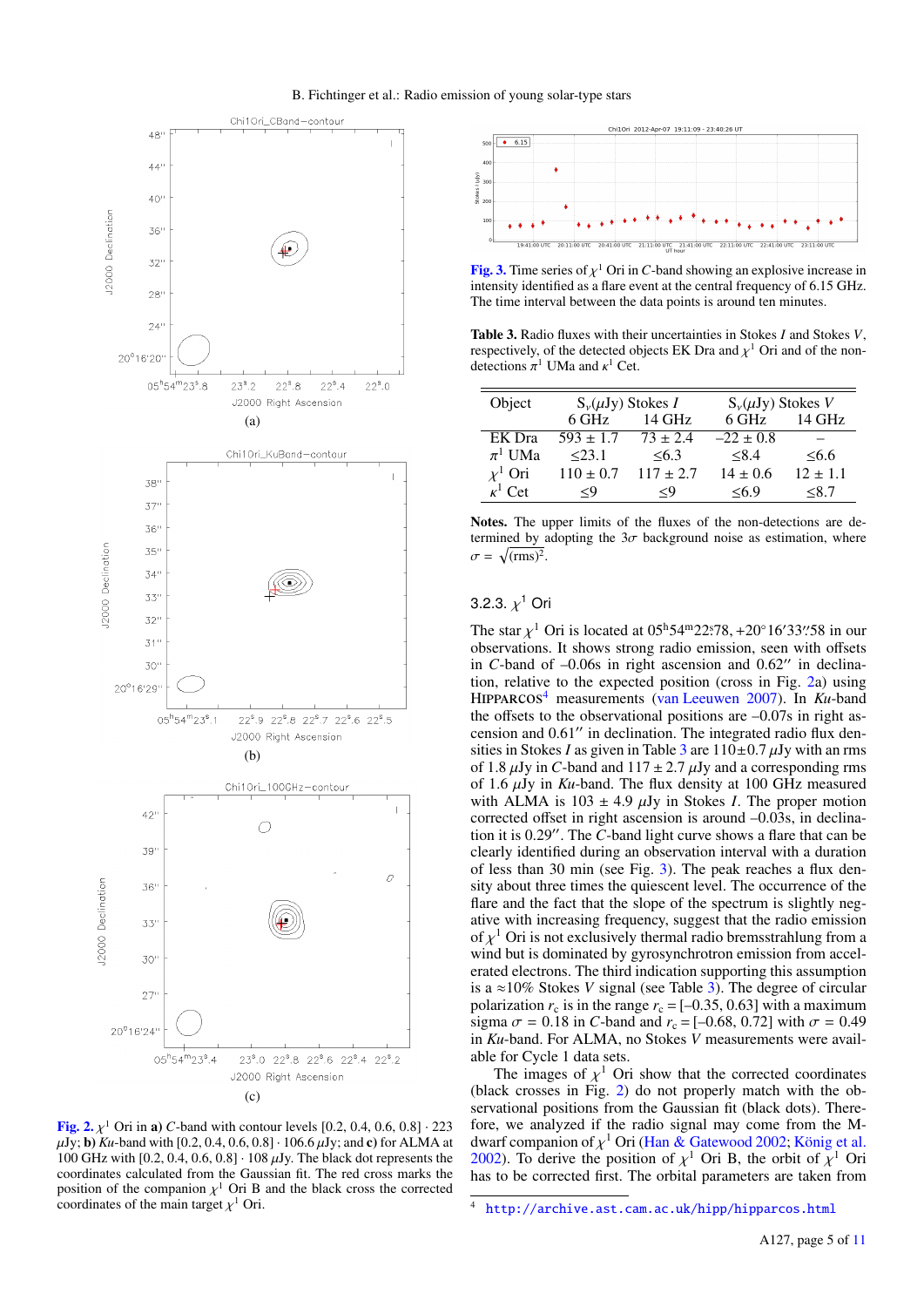<span id="page-5-1"></span>**Table 4.** Observed and corrected coordinates (proper motion and orbit corrected) as well as the offset between both, for EK Dra,  $\chi^1$  Ori, and the M-dwarf  $\nu^1$  Ori B in C-band M-dwarf  $\chi^1$  Ori B in *C*-band.

|              | <b>Observed</b> |                                                                                                                                                                                                 | Corrected |                                                                                                                                | Offset   |           |
|--------------|-----------------|-------------------------------------------------------------------------------------------------------------------------------------------------------------------------------------------------|-----------|--------------------------------------------------------------------------------------------------------------------------------|----------|-----------|
| Name         | R A             | Dec.                                                                                                                                                                                            | R A       | Dec                                                                                                                            | R A      | Dec       |
| EK Dra       |                 |                                                                                                                                                                                                 |           | $14^h38^m59^s96 + 64^{\circ}17^{\prime}29^{\prime}49$ $14^h38^m59^s94 + 64^{\circ}17^{\prime}29^{\prime}68$ $-0.02s$           |          | $-0.19''$ |
| $\chi^1$ Ori |                 |                                                                                                                                                                                                 |           | $05^{\text{h}}54^{\text{m}}22\overset{\text{s}}{.}78$ +20°16'33".58 05 <sup>h</sup> 54 <sup>m</sup> 22.84 +20°16'32".96 -0.06s |          | 0.62''    |
| $x^1$ Ori B  |                 | $05^{\text{h}}54^{\text{m}}22\overset{\text{s}}{.}78$ $+20^{\circ}16'33\overset{\text{s}}{.}58$ $05^{\text{h}}54^{\text{m}}22\overset{\text{s}}{.}81$ $+20^{\circ}16'33\overset{\text{s}}{.}24$ |           |                                                                                                                                | $-0.03s$ | 0.34''    |
|              |                 |                                                                                                                                                                                                 |           |                                                                                                                                |          |           |

[Han & Gatewood](#page-10-37) [\(2002\)](#page-10-37) and [König et al.](#page-10-38) [\(2002\)](#page-10-38). By correcting the orbit from JD 1991.25 to JD 2012.4 when our VLA observations took place and by including the correction for proper motion from HIPPARCOS, the expected coordinates for  $\chi^1$  Ori are<br>derived. The position of the companion is determined by using derived. The position of the companion is determined by using the mass ratio between primary and companion, and is displayed by the red cross in the images of Fig. [2](#page-4-0) and listed in Table [4](#page-5-1) (in *C*-band only). The two components are separated by 0.49" from each other. Some systematic errors occur from HIPPARCOS itself, especially because Hipparcos did not recognize the binarity of χ of the phase calibrator during the observation may contribute to  $\chi^1$  Ori, and errors in proper motion and possible position errors the residual deviation of the detected coordinates. We checked for new *Gaia* position measurements<sup>[5](#page-5-2)</sup> but unfortunately there is no data available for  $\chi^1$  Ori. If the companion is responsible for the radio emission which seems likely we will still use the obthe radio emission, which seems likely, we will still use the observational radio emission of  $\chi^1$  Ori A or B for our further anal-<br>vsis and mass loss rate calculations considering it to be an upper ysis and mass loss rate calculations considering it to be an upper limit to the thermal wind emission.

# 3.2.4.  $\kappa^1$  Cet

Another non-detection is  $\kappa^1$  Cet expected at 03<sup>h</sup>19<sup>m</sup>21:93, +03°22'13'',99. We therefore report upper limits for the radio emission Because of the high sensitivity of  $\kappa^1$  Cet expected at limits for the radio emission. Because of the high sensitivity of the VLA, the surrounding noise can be measured at a very low level although a strong source showing up in the *C*-band image disturbs the field and contributes to the rms even after careful cleaning. The  $3\sigma$  rms noise level is used for an upper limit to the radio emission, which is  $9 \mu Jy$  both in *C*-band and *Ku*-band.

### 3.3. Chromospheric emission

We expect that the emission from the stellar chromosphere is small compared to the wind emission. Nevertheless, we estimate the emission from the stellar disk of the star to occur in the chromosphere (see e.g. [Drake et al.](#page-10-39) [1993,](#page-10-39) for Procyon). For an optically thick chromosphere at 10 GHz we assume a temperature of 20 000 K [\(White](#page-10-40) [2004\)](#page-10-40). At 100 GHz we expect a lower temperature of typically 10 000 K, although it can be even lower. Furthermore, we assume that the entire surface of the star is covered by chromospheric emission. Using the standard formula for the radio flux from a blackbody with brightness temperature *T*, the predicted flux density at 100 GHz is

$$
S_{\nu} = \frac{4.94 \times 10^{-26}}{d^2} \quad \text{erg cm}^{-2} \text{ s}^{-1} \text{Hz}^{-1}.
$$
 (2)

For  $\chi^1$  Ori at the distance of  $d = 8.7$  pc the flux density is 65  $\mu$ Jy for ALMA (100 GHz). Hence, part of the emission observed for ALMA (100 GHz). Hence, part of the emission observed with ALMA can be of chromospheric origin, but it is probably not the only emission source and cannot explain the detected 100  $\mu$ Jy alone. At 10 GHz the expected maximum flux density

is 1.3  $\mu$ Jy only, and therefore not significant for the VLA detections. For the non-detections, a chromosphere could probably be detected with deeper observations, as in [Villadsen et al.](#page-10-24) [\(2014\)](#page-10-24).

### <span id="page-5-0"></span>**4. Mass loss rates**

## 4.1. Spherically symmetric winds

Radio flux density measurements can provide estimates for mass loss rates. The radio free-free flux spectrum for an optically thick, constant velocity, fully ionized isothermal spherical wind is predicted to be of the form [\(Panagia & Felli](#page-10-41) [1975;](#page-10-41) [Wright & Barlow](#page-10-42) [1975;](#page-10-42) [Olnon](#page-10-43) [1975\)](#page-10-43):

<span id="page-5-3"></span>
$$
S_{\nu} = 0.9 \times 10^{11} \left(\frac{\dot{M}}{v}\right)^{4/3} T^{0.1} \nu^{0.6} d^{-2} \text{ mJy}, \tag{3}
$$

where  $\dot{M}$  is the mass loss rate in  $M_{\odot}$  yr<sup>-1</sup>, *T* the temperature of the plasma in K,  $\nu$  the frequency in GHz,  $\nu$  the wind velocity in km s<sup>-1</sup>, and *d* the stellar distance in pc. At any frequency one essentially sees emission from gas down to a level where the gas becomes optically thick. [Wright & Barlow](#page-10-42) [\(1975\)](#page-10-42) argue that deviations from  $\alpha_{op} = 0.6$  (which is the exponent of v in Eq. [\(3\)](#page-5-3)) may be caused either by variability due to non-uniform mass loss rates or by an increasing fraction of neutral gas with distance responsible for the radio emission. Using this formula and assuming a temperature of  $T = 10^6$  K and an average wind velocity of  $v = 400$  km s<sup>-1</sup>, the mass loss rate for an (optically thick) wind of π <sup>1</sup> UMa would be  $\dot{M} \leq 1.1 \times 10^{-10} M_{\odot}$  yr<sup>-1</sup> for *C*-band and  $\leq 2.9 \times 10^{-11} M_{\odot}$  yr<sup>-1</sup> for *Ku*-band. The star  $\kappa^1$  Cet would  $\dot{M} \leq 2.9 \times 10^{-11} M_{\odot} \text{ yr}^{-1}$  for *Ku*-band. The star  $\kappa^1$  Cet would<br>show a mass loss rate of  $\dot{M} \leq 2.8 \times 10^{-11} M_{\odot} \text{ yr}^{-1}$  for *C*-band show a mass loss rate of  $\dot{M} \le 2.8 \times 10^{-11} M_{\odot} \text{ yr}^{-1}$  for *C*-band and  $\dot{M} < 1.9 \times 10^{-11} M_{\odot} \text{ yr}^{-1}$  for *Ku*-band with the same as and  $\dot{M} \leq 1.9 \times 10^{-11} M_{\odot} \text{ yr}^{-1}$  for *Ku*-band with the same as-<br>sumed temperature and velocity profiles. Apart from spherically sumed temperature and velocity profiles. Apart from spherically symmetric (isotropic) winds we will also discuss the possibility of anisotropic, collimated "jet" flows below.

#### 4.1.1. Radiative transfer equation for non-isothermal winds

A point we have to consider is that the temperature in the solar wind (and presumably in winds from other stars) is not constant but decreases with distance *r*. Close to the surface the wind is dense and hot but it cools as it expands. This radial temperature can be roughly described by a  $T \propto r^{-0.5}$ power law [\(Richardson et al.](#page-10-44) [1995\)](#page-10-44). Because of this, we wanted to study the case for variable temperature and therefore reformulated the general radiation transfer equation. As described in [Panagia & Felli](#page-10-41) [\(1975\)](#page-10-41), the intensity  $I_{\nu}(\xi)$  from any line of sight in local thermodynamic equilibrium (LTE) is given by

$$
I_{\nu}(\xi) = B(\nu) \left( 1 - e^{-\tau(\xi)} \right), \tag{4}
$$

where  $\xi$  is the distance from the surface of the star out to a boundary of about 200 stellar radii (to ensure that the entire emission region is contained in the calculation volume) measured in the plan perpendicular to the line of sight. A grid for

<span id="page-5-2"></span><sup>5</sup> <http://gea.esac.esa.int/archive/>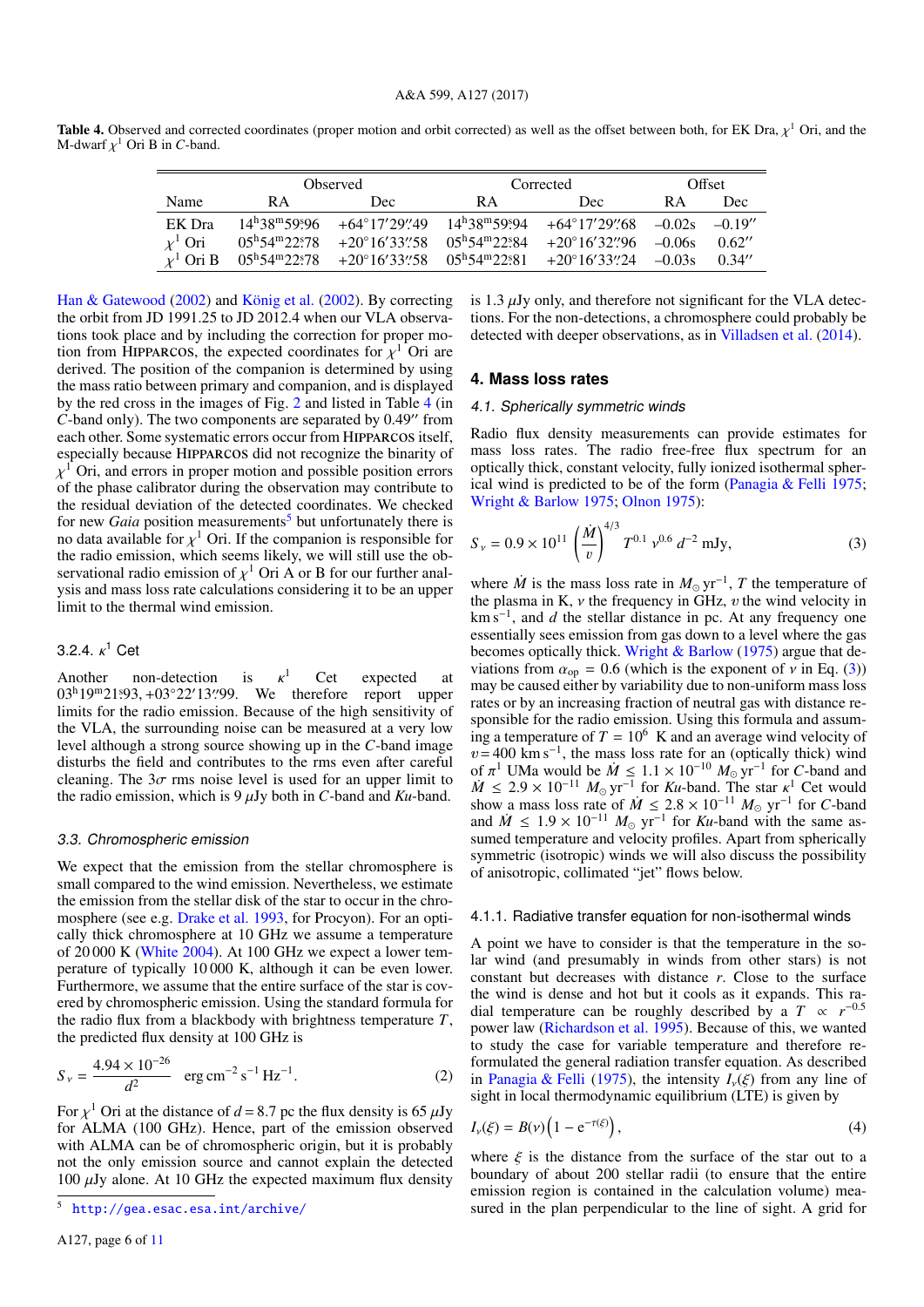

<span id="page-6-0"></span>[Fig. 4.](http://dexter.edpsciences.org/applet.php?DOI=10.1051/0004-6361/201629886&pdf_id=4) Example solution (for arbitrary mass loss rate) of the radiative transfer equation assuming a non-constant temperature, shown in red. The black line represents the result for the constant temperature solution. The initial temperature is set to  $T = 10^6$  K in both cases. The density is  $n = 2 \times 10^{10}$  cm<sup>-3</sup>. The difference in both spectra is not strongly pronounced. The "peak" at lower frequencies in the red curve results from numerical issues. The arrows mark the upper limits of the observational radio fluxes of  $\pi^1$  UMa in both frequency bands.

the temperature and density at each grid point was constructed. Emission and absorption were determined for each grid cell at a given distance from the source to create a ring structure with radius  $\xi$  around the source. Moving out to several stellar radii, the contributions from the ring elements are summed up, where the region behind the star is excluded. The optical depth along any line of sight is calculated using:

$$
\tau_{\nu}(s) = \int_{s}^{\infty} n^2 \kappa_{\nu}(T) \, \mathrm{d}s,\tag{5}
$$

where  $\kappa(\nu)$  is defined as in [Mezger & Henderson](#page-10-45) [\(1967\)](#page-10-45):

$$
\kappa(\nu) = 8.436 \times 10^{-28} \left[ \frac{\nu}{10 \text{ GHz}} \right]^{-2.1} \left[ \frac{T_e}{10^4 \text{ K}} \right]^{-1.35}.
$$
 (6)

Taking the full geometry into account, we finally obtain a variable temperature transfer equation that can be easily solved numerically. Results are displayed in Fig. [4,](#page-6-0) shown as the red line. The black spectrum displays the solution for a constant temperature. We see that a variable temperature causes minor changes in the steepness of the spectrum which may lead to a slightly higher flux density and may influence the derived mass loss rate. This is probably because of the  $n^2$  dependence of Eq. [\(5\)](#page-6-1) and the strong dependence of the density on distance and hence the temperature, and thus most emission is from very close to the star. Using the equation of mass continuity  $\dot{M} = 4\pi r^2 \rho v$ , the mass loss rate will be approximately 1.1–1.6 bigher if the temperature loss rate will be approximately 1.1–1.6 higher if the temperature is assumed not to be constant. The change in mass loss implied by variations in the temperature is relatively small compared to those due to a change in velocity. The mass loss rate would be enhanced by a factor of about two if the velocity (see Eq. [\(3\)](#page-5-3)) changed from  $v = 400 \text{ km s}^{-1}$  to  $v = 800 \text{ km s}^{-1}$ .

### 4.2. Conical winds

The stars in our sample are very young and active, hence we investigate anisotropic, collimated winds where the magnetic activity is concentrated at the poles [\(Güdel](#page-10-35) [2007,](#page-10-35) and references therein). [Reynolds](#page-10-46) [\(1986\)](#page-10-46) showed that a well-collimated ionized

**Table 5.** Values of  $\epsilon$ ,  $q_n$ ,  $q_T$ ,  $q_v$ ,  $q_\tau$ , and  $\alpha_{op}$  for three different models (from Reynolds 1986). (from [Reynolds](#page-10-46) [1986\)](#page-10-46).

<span id="page-6-3"></span>

| Model | $\epsilon$ |      | $q_n$ $q_T$ | $q_v$          | $q_{\tau}$  | $\alpha_{\rm op}$ |     |
|-------|------------|------|-------------|----------------|-------------|-------------------|-----|
|       |            | $-2$ | $\theta$    | $\sim 0$       | $-3$        | $0.6\,$           | 1.5 |
| в     |            |      |             | $\overline{0}$ | $-1.2$ 0.83 |                   | 3.4 |
|       |            |      |             |                | $-0.9$      | 0.25              | 8.0 |

Notes. Model A represents a "standard" spherical wind, similar to the assumption of [Panagia & Felli](#page-10-41) [\(1975\)](#page-10-41), but as a conical "jet" with a given opening angle. Model B describes an adiabatic spherical wind and Model C an adiabatic collimated wind. The opaque spectral index (i.e. for the optically thick wind)  $\alpha_{op}$  is defined as  $\alpha_{op} = 2 + \frac{2.1}{q_{\tau}}(1 + \epsilon + q_T)$ .

flow can display a behaviour quite different from that of quasispherical flows and they calculated the thermal continuum emission from collimated, ionized winds ("jets") in the presence of gradients in jet width, velocity, ionization, and temperature. Because the structure in continuum source spectra contains much information about the flow physics, it is important to get a good frequency coverage of the target sample. The total radio flux of a collimated stellar wind given by [Reynolds](#page-10-46) [\(1986\)](#page-10-46) is:

<span id="page-6-2"></span>
$$
S_{v} = \int_{y_{0}}^{y_{\text{max}}} \left[ \frac{2w(r)}{d^{2}} \right] \left( \frac{a_{j}}{a_{\kappa}} T v^{2} \right) (1 - e^{-\tau}) dy.
$$
 (7)

<span id="page-6-1"></span>Here, *y* is defined as  $y = r \sin i$  with *r* being the length of the jet and *i* its inclination (see Fig. 1 in [Reynolds](#page-10-46) [1986\)](#page-10-46). The half-width of the jet is described with  $w(r)$ , *d* is the distance to the source, *T* the temperature,  $\nu$  the frequency, and  $\tau$  the optical depth based on the wind density, velocity, and temperature. The constants  $a_i = 6.50 \times 10^{-38}$  and  $a_k = 0.212$  link the free-free emission and absorption coefficients:  $j_v / \kappa_v = a_j / a_k T v^2$ . The jet half-width, optical denth temperature velocity and density are assumed to optical depth, temperature, velocity, and density are assumed to vary with  $r/r_0$  like power laws with indices  $\epsilon$ ,  $q_{\tau}$ ,  $q_{\tau}$ ,  $q_{\nu}$ , and *qn*, respectively. The velocity and density indirectly contribute via their indices to the optical depth in Eq. [\(7\)](#page-6-2). Different values are assigned to each parameter, depending on the model type [\(Reynolds](#page-10-46) [1986\)](#page-10-46), and these quantities are summarized in Table [5.](#page-6-3) For example for a constant-velocity, fully ionized, adiabatic jet the exponents are chosen to be  $\epsilon = 1$ ,  $q_n = -2$ ,  $q_T = -4/3$ ,  $q_v = 0$ , and  $q_\tau = -1.2$  (model B, see Table [5\)](#page-6-3). These variations change the spectral index  $\alpha_{op}$  to 0.83 for a nonisothermal jet instead of  $\alpha_{op} = 0.6$  for isothermal flows. Cal-culating Eq. [\(7\)](#page-6-2) numerically for the properties of  $\pi^1$  UMa with  $T = 10^6$  K,  $n = 2 \times 10^{10}$  cm<sup>-3</sup>, an opening angle of 40° (centred culating Eq. (7) numerically for the properties of  $\pi$ <sup>1</sup> UMa with at the pole) and using the standard spherical model quantities (model A), the total flux spectrum is determined and is displayed in Fig. [5,](#page-7-0) where it reveals a positive slope of around  $\alpha_{\rm on} = 0.6$ for the optically thick wind and a change to  $\alpha = -0.1$  at high frequencies for the optically thin regime.

To derive upper limits for mass loss rates, different values for velocity and temperature for a standard spherical jet flow, that is  $\alpha_{\rm on} = 0.6$ , are applied. It is clear that faster but cooler winds lead to stronger mass loss rates. Upper limits for mass loss rates for all three model types, the standard spherical, adiabatic spherical, and adiabatic collimated flow, are calculated using a constantvelocity wind of  $v = 400$  km s<sup>-1</sup> with the following [Reynolds](#page-10-46) [\(1986\)](#page-10-46) formula:

$$
\dot{M}_{-6} = 0.938v_8x_0^{-1} \left(\frac{\mu}{m_\text{p}}\right) (S_{\text{mJy}}v_{10}^{-\alpha_{\text{op}}})^{3/4} d_{\text{kpc}}^{3/2} v_{m10}^{-0.45+3\alpha_{\text{op}}/4} \cdot \theta_0^{3/4} T_4^{-0.075} (\sin i)^{-1/4} F^{-3/4}, \quad (8)
$$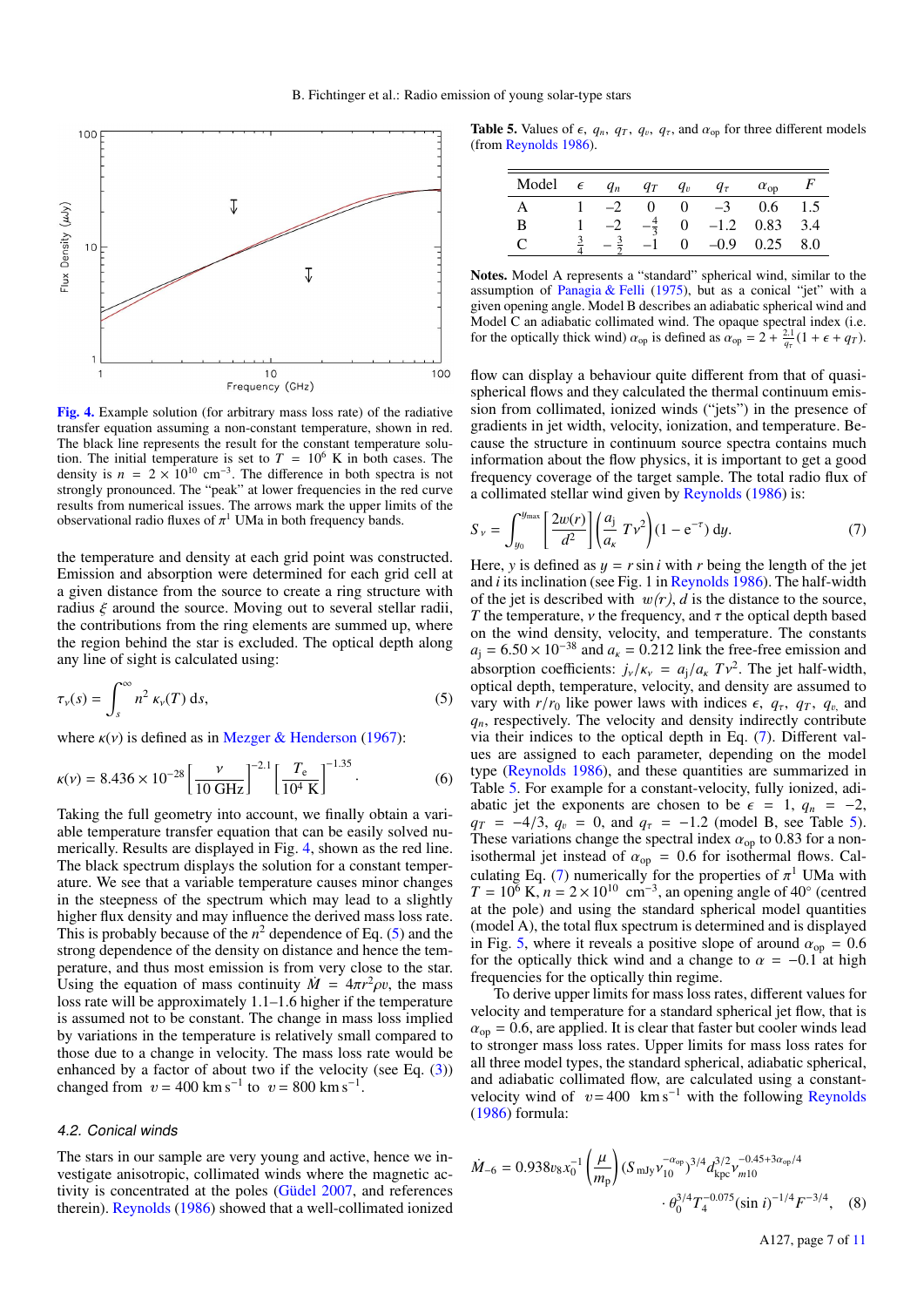

<span id="page-7-0"></span>[Fig. 5.](http://dexter.edpsciences.org/applet.php?DOI=10.1051/0004-6361/201629886&pdf_id=5) Upper limits of the total radio flux density for a jet with the properties of  $\pi^1$  UMa theoretically derived from Eq. [\(7\)](#page-6-2) with an opening an-<br>gle of around 40° showing a positive slope of  $\alpha_{\text{max}} = 0.6$  for the optically gle of around 40°, showing a positive slope of  $\alpha_{op} = 0.6$  for the optically thin thick wind and a decrease at the turnover frequency for the optically thin thick wind and a decrease at the turnover frequency for the optically thin part using the quantities for model A (see Table [5\)](#page-6-3). The observational upper limit radio flux density of  $\pi^1$  UMa for  $Ku$ -band is shown as a black arrow. The *C*-band upper limit flux density would lie beyond the black arrow. The *C*-band upper limit flux density would lie beyond the plotting range at 23  $\mu$ Jy.

where  $\dot{M}_{-6} \equiv \dot{M}/10^6 \, M_{\odot} \, \text{yr}^{-1}$ ,  $v_8 \equiv v/10^8 \, \text{cm s}^{-1}$ ,  $v_{10} \equiv v/10^{10} \, \text{Hz}$   $T_4 = T/10^4 \, \text{K}$  and  $v/10^{10}$  Hz,  $T_4 \equiv T/10^4$  K and

$$
F = \frac{2.1^2}{q_\tau (\alpha_{\text{op}} - 2)(\alpha_{\text{op}} + 0.1)}.
$$
 (9)

The frequency  $v_{m10}$  is defined as the turnover frequency where the source becomes completely transparent (its definition can be found in Eq. (13) in [Reynolds](#page-10-46) [1986\)](#page-10-46) and *S* mJy is the observed radio flux of our objects in mJy. Table [6](#page-8-0) summarizes the maximum mass loss rates for  $\pi^1$  UMa and  $\kappa^1$  Cet at 6 GHz and 14 GHz for all three models by changing the model parameters a temperaall three models by changing the model parameters, a temperature of  $T = 10^6$  K, a velocity of  $v = 400$  km s<sup>-1</sup>, and an opening angle of 40◦ .

If we assume that the mass loss rates are a function of the opening angle, they increase with increasing opening angle. For example, the mass loss rate with an opening angle of 20 $\degree$  is  $\dot{M} \leq$  $3.0\times10^{-12} M_{\odot}$  yr<sup>-1</sup> for  $\pi^1$  UMa for *Ku*-band. Enlarging the angle<br>to 60° the mass loss rate increases to  $\dot{M}$  < 6.7 × 10<sup>-12</sup>  $M_{\odot}$  yr<sup>-1</sup> to 60° the mass loss rate increases to  $\dot{M} \le 6.7 \times 10^{-12} M_{\odot} \text{ yr}^{-1}$ .<br>A higher velocity of  $v = 800 \text{ km s}^{-1}$  would raise the mass loss A higher velocity of  $v = 800 \text{ km s}^{-1}$  would raise the mass loss rates by a factor of two. Although we are not able to detect any radio emission signal for  $\pi^1$  UMa and  $\kappa^1$  Cet, we can thus give meaningful upper limits to the mass loss rates of these young meaningful upper limits to the mass loss rates of these young stars within a range of reasonable wind opening angles and wind temperatures.

As already mentioned, additional coronal, partly flaring radio emission for EK Dra and  $\chi^1$  Ori was detected and identified as non-thermal emission but we can nevertheless provide meanas non-thermal emission, but we can nevertheless provide meaningful upper limits by adopting the detected non-thermal flux densities as upper limits to the thermal emission. We calculate the maximum mass loss of both stars for a spherically symmetric and a conical wind, as done for the non-detections. These mass loss rates for EK Dra and  $\chi^1$  Ori in both frequency bands are summarized in Table 7 are summarized in Table [7.](#page-8-1)

### 4.3. Absorption of the wind due to flares

The presence of flares and polarized emission on EK Dra and  $\chi^1$  Ori imply that any radio contribution from winds must be

A127, page 8 of [11](#page-10-8)

significantly lower than the detected radiation. The non-thermal and flare emission originate close to the surface of the star. The fact that it is detectable implies that the stellar wind is optically thin to this radiation. An assessment for the maximum mass loss possible for an optically thin wind was suggested in [Lim & White](#page-10-21) [\(1996\)](#page-10-21). A stronger wind would completely absorb the observed radiation from coronal radio flares. The radius at which a spherically symmetric wind becomes optically thick at a given frequency  $\nu$  can be derived from the expression [\(Lim & White](#page-10-21) [1996\)](#page-10-21):

<span id="page-7-1"></span>
$$
\frac{R(v)}{R_{\odot}} \approx 6 \left(\frac{v}{10 \text{ GHz}}\right)^{-2/3} \left(\frac{T}{10^4 \text{ K}}\right)^{-1/2} \times \left(\frac{\dot{M}}{10^{-10} \text{ M}_{\odot} \text{ yr}^{-1}}\right)^{2/3} \left(\frac{v_{\infty}}{300 \text{ km s}^{-1}}\right)^{-2/3} . \quad (10)
$$

Because the non-thermal emission from the star must originate above the optically thick surface at the observing frequency to be detectable, we set  $R(v)$  to  $R_{*}$ . Assuming the terminal velocity to be  $v_{\infty} = 400 \text{ km s}^{-1}$  and the temperature  $T = 10^6 \text{ K}$ , and solving Eq. (10) for  $\dot{M}$  we find a maximum wind mass loss rate of ing Eq.  $(10)$  for  $\dot{M}$ , we find a maximum wind mass loss rate of *M* ≤ 1.3×10<sup>-10</sup>  $M_{\odot}$  yr<sup>-1</sup> for *C*-band and  $\dot{M}$  ≤ 6.9×10<sup>-10</sup>  $M_{\odot}$  yr<sup>-1</sup> for *Ku*-band for EK Dra. With the same velocity and temperafor *Ku*-band for EK Dra. With the same velocity and temperature profiles for  $\chi^1$  Ori, a wind with  $\dot{M} \leq 1.3 \times 10^{-10} M_{\odot} \text{ yr}^{-1}$ <br>for C-band at 6 GHz and  $\dot{M} \leq 7.2 \times 10^{-10} M_{\odot} \text{ yr}^{-1}$  for Ku-band for *C*-band at 6 GHz and  $\dot{M} \le 7.2 \times 10^{-10} M_{\odot} \text{ yr}^{-1}$  for *Ku*-band at 14 GHz is derived. Comparing these mass loss rates to those at 14 GHz is derived. Comparing these mass loss rates to those derived for a spherically symmetric and a conical wind, respectively, as given in Table [7,](#page-8-1) we see that the estimates are similar. We keep the conical wind mass loss results as upper limits for EK Dra and  $\chi^1$  Ori.

## 4.4. Rotational evolution

As magnetized stellar winds remove angular momentum from their host stars and therefore force stars to spin down [\(Weber & Davis](#page-10-47) [1967;](#page-10-47) [Skumanich](#page-10-48) [1972;](#page-10-48) [Kraft](#page-10-49) [1967\)](#page-10-49) and cause a decrease in rotation rate and magnetic activity as they age [\(Güdel et al.](#page-10-15) [1997;](#page-10-15) [Vidotto et al.](#page-10-50) [2014\)](#page-10-50), it is essential to consider rotational evolution when determining mass loss rates of young, active stars. Several solar wind models (e.g. [van der Holst et al.](#page-10-51) [2007;](#page-10-51) [Zieger & Hansen](#page-10-52) [2008;](#page-10-52) [Jacobs & Poedts](#page-10-53) [2011\)](#page-10-53) and rotational evolution models (e.g. [Cranmer & Saar](#page-10-54) [2011;](#page-10-54) [Gallet & Bouvier](#page-10-55) [2015\)](#page-10-55) have been developed. [Johnstone et al.](#page-10-56) [\(2015a\)](#page-10-56) developed a solar wind model to estimate the properties of stellar winds for low-mass mainsequence stars between masses of 0.4  $M_{\odot}$  and 1.1  $M_{\odot}$  at a range of distances from the star based on stellar spin-down and angular momentum loss in a magnetized wind. They used 1D thermal pressure-driven hydrodynamic wind models using the Verstile Advection Code [\(Tóth](#page-10-57) [1996\)](#page-10-57) and in-situ measurements of the solar wind. The stellar mass loss rate can then be calculated with

$$
\dot{M} = \dot{M}_{\odot} R^2 \Omega^{1.33} M^{-3.36},\tag{11}
$$

where all quantities are in solar units with the Carrington rotation rate of  $\Omega_{\odot} = 2.67 \times 10^{-6}$  rad s<sup>-1</sup>. Graphically, this relation<br>is shown in Fig. 10 in Johnstone et al. (2015b). Applying this is shown in Fig. 10 in [Johnstone et al.](#page-10-58) [\(2015b\)](#page-10-58). Applying this formula to our four objects we are able to calculate their mass loss rates considering their rotational evolution, shown as red filled circles in Fig. [6.](#page-8-2) These values follow a  $\dot{M} \propto t^{-0.75}$  relation [\(Johnstone et al.](#page-10-58) [2015b\)](#page-10-58) and are about two orders of magnitude lower than our upper limits displayed as arrows, but we emphasize that these results are indirect inferences from models.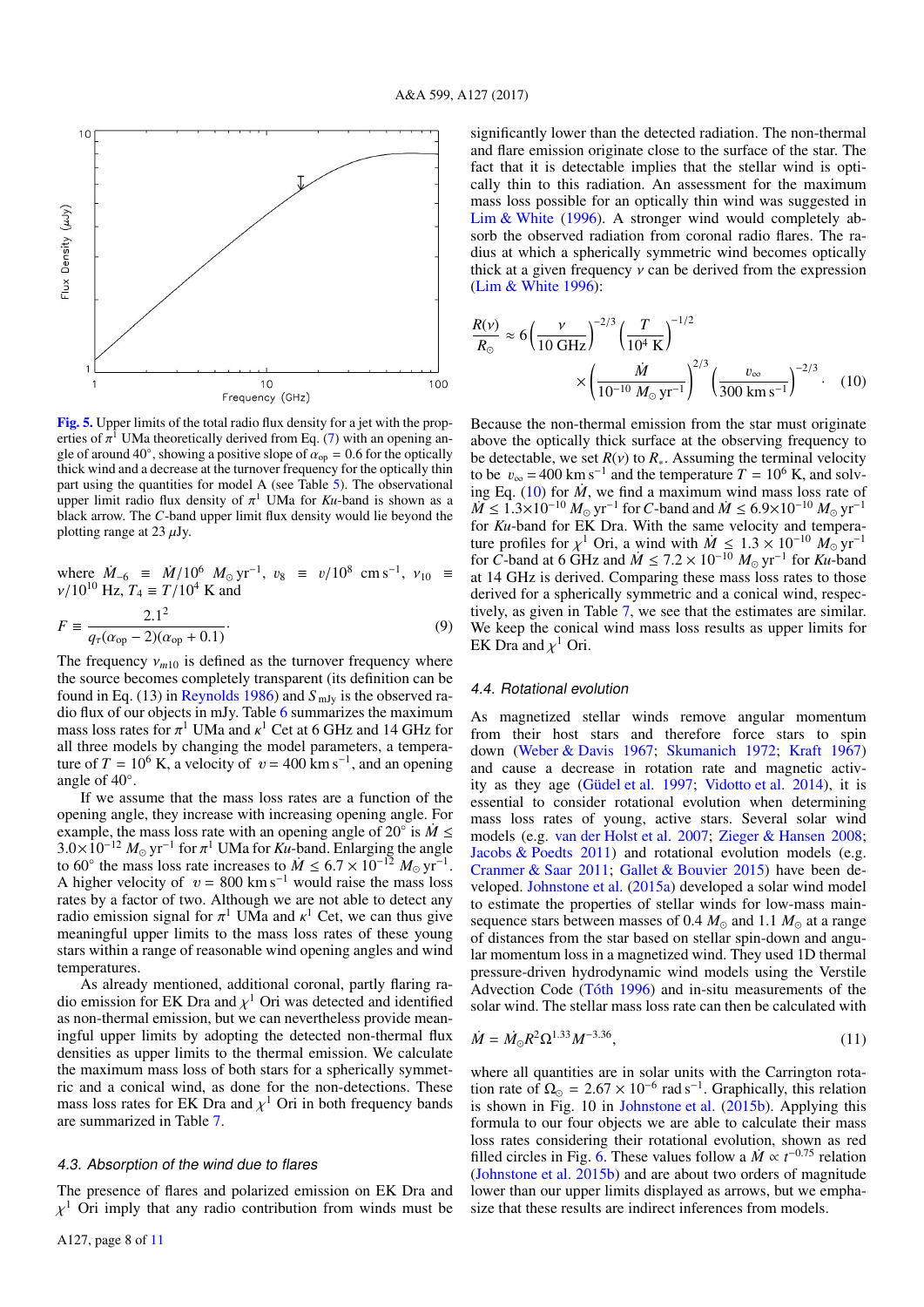<span id="page-8-0"></span>**Table 6.** Upper limits mass loss rates for  $\pi^1$  UMa and  $\kappa^1$  Cet for three model types with different calculated  $\alpha_{\rm op}$  with constant velocity of  $v = 400$  km s<sup>-1</sup> but varying temperature and density  $v = 400 \text{ km s}^{-1}$  but varying temperature and density.

|                                   | Model A ( $\alpha$ = 0.6)             | Model B ( $\alpha$ = 0.83)            | Model C ( $\alpha$ = 0.25) |
|-----------------------------------|---------------------------------------|---------------------------------------|----------------------------|
|                                   |                                       | $\dot{M}(M_{\odot} \,\rm yr^{-1})$    |                            |
| $\pi^1$ UMa ( <i>C</i> -band)     | $\leq$ 1.9 $\times$ 10 <sup>-11</sup> | $\leq$ 1.5 $\times$ 10 <sup>-11</sup> | $\leq 3.1 \times 10^{-12}$ |
| $\pi^1$ UMa ( <i>Ku</i> -band)    | $\leq 5.0 \times 10^{-12}$            | $<$ 3.4 $\times$ 10 <sup>-12</sup>    | $\leq 1.0 \times 10^{-12}$ |
| $\kappa^1$ Cet ( <i>C</i> -band)  | $\leq 5.1 \times 10^{-12}$            | $<4.0\times10^{-12}$                  | $\leq 8.0 \times 10^{-13}$ |
| $\kappa^1$ Cet ( <i>Ku</i> -band) | $<$ 3.5 $\times$ 10 <sup>-12</sup>    | $\leq$ 2.4 $\times$ 10 <sup>-12</sup> | $\leq 6.9 \times 10^{-13}$ |
|                                   |                                       |                                       |                            |

Notes. We see that a spectral index of  $\alpha = 0.6$  results in the largest mass loss rates.

<span id="page-8-1"></span>**Table 7.** Upper limits of mass loss rates of EK Dra and  $\chi^1$  Ori determined for spherically symmetric winds and conical jet flows.

|                                 | Spherically symmetric wind         | Conical jet           |
|---------------------------------|------------------------------------|-----------------------|
|                                 | $\dot{M}(M_{\odot} \,\rm yr^{-1})$ |                       |
| $EK$ Dra $(C$ -band)            | $4.6 \times 10^{-9}$               | $2.3 \times 10^{-9}$  |
| EK Dra $(Ku$ -band)             | $6.5 \times 10^{-10}$              | $4.7 \times 10^{-11}$ |
| $\chi^1$ Ori ( <i>C</i> -band)  | $1.7 \times 10^{-10}$              | $8.3 \times 10^{-11}$ |
| $\chi^1$ Ori ( <i>Ku</i> -band) | $1.2 \times 10^{-10}$              | $8.7 \times 10^{-11}$ |
|                                 |                                    |                       |

Notes. All calculations are done in both frequency bands (*C* and *Ku*).

### 4.5. Early mass loss of the Sun

How did the solar wind evolve over time? For a simple evaluation of the total early solar mass loss, power laws are placed through the sample of young, solar-type stars observed in this study. The upper limits of the mass loss rate for the conical wind  $(\alpha = 0.6)$  of the two non-detections of  $\pi^1$  UMa and  $\kappa^1$  Cet in <br>Ku-band and the solar wind mass loss rate are used to define *Ku*-band and the solar wind mass loss rate are used to define a piecewise power law through the sample. These relationships are shown in Fig. [6.](#page-8-2) Additionally, the mass loss rates from rotational evolution are marked as red circles. Although EK Dra and ation of the power laws, since these  $\dot{M}$  are estimated based on  $\chi^1$  Ori are marked in the plot, they are not used for the evaluthe detected non-thermal radiation. The power laws are extrapolated from 0.3 Gyr down to the age of 0.1 Gyr. First, we apply our results to spherically symmetric winds with the corresponding power laws, which give an upper limit to the solar mass loss of 2.02% after the integration from 100 Myr to 4.5 Gyr, resulting in an initial solar mass of 1.02  $M_{\odot}$ . Conical winds (using  $\alpha_{\rm op}$  = 0.6) follow similar power laws as shown in Fig. [6:](#page-8-2)

$$
\dot{M} \propto t^{-0.46} \quad \text{from 0.1 to 0.65 Gyr} \tag{12}
$$

$$
\dot{M} \propto t^{-2.66} \qquad \text{from 0.65 to 4.5 Gyr.} \tag{13}
$$

[Cranmer & Saar](#page-10-54) [\(2011\)](#page-10-54) also estimate a mass loss rate versus time resulting in a power law index of –1.1, lying below our mass loss upper limits but above the model calculations for rotational evolution, shown as the blue solid line in Fig. [6.](#page-8-2) The relation of [Wood](#page-10-14) [\(2004\)](#page-10-14) as given in Eq. [\(1\)](#page-1-1) is shown as the red line in the figure. The dashed part of the line marks the age region where the relation fails for most of young and active stars. Furthermore, [Alvarado-Gómez et al.](#page-10-59) [\(2016\)](#page-10-59) find a weaker power law relation of mass loss rate versus age based on magnetohydrodynamics (MHD) simulations, resulting in  $\dot{M} \propto t^{-1.37}$ .

After the integration in time from 100 Myr to 4.5 Gyr, the total mass is in our case for the above given power laws at most  $0.4\%$  ( $\alpha_{\text{op}} = 0.6$ ) higher than at present, depending on the model for the spectral index  $\alpha_{\rm op}$ , resulting in a solar mass of 1.004  $M_{\odot}$ only. Considering the theoretical model calculation for rotational evolution, the solar mass would be even lower at  $1.0002 M_{\odot}$ . The



<span id="page-8-2"></span>**[Fig. 6.](http://dexter.edpsciences.org/applet.php?DOI=10.1051/0004-6361/201629886&pdf_id=6)** Mass loss evolution described by the non-detections  $\pi^1$  UMa and  $\kappa^1$  Cet at 0.3 and 0.65 Gyr respectively and the present Sun at and  $\kappa^1$  Cet at 0.3 and 0.65 Gyr, respectively, and the present Sun at 4.5 Gyr, shown as a black solid line assuming a conical wind with 4.5 Gyr, shown as a black solid line assuming a conical wind with  $\alpha_{\rm op} = 0.6$  (Model A, solid line). The mass loss rates of all sources including EK Dra and  $\chi^1$  Ori are determined from their observational<br>flux densities in Ku-band and opening angles of 40° For Models B flux densities in *Ku*-band and opening angles of 40°. For Models B and C, this evolution would lie below the solid line implying a lower upper limit of the solar mass. The black dashed line shows the evolution assuming a spherically symmetric wind. For EK Dra and  $\chi^1$  Orionly the mass loss rates of spherically symmetric winds are shown only the mass loss rates of spherically symmetric winds are shown, whereas for  $\pi^1$  UMa and  $\kappa^1$  Cet, mass loss rates of symmetric and con-<br>ical winds respectively are shown. The red circles are the mass loss ical winds, respectively, are shown. The red circles are the mass loss rate estimates using rotational evolution model calculations described in [Johnstone et al.](#page-10-58) [\(2015b\)](#page-10-58). The red line shows the result of [Wood](#page-10-14) [\(2004\)](#page-10-14), where the dashed line indicates the age region where the power law fails. [Cranmer & Saar](#page-10-54) [\(2011\)](#page-10-54) also estimate a mass loss rate versus time; this fit is shown as the blue solid line.

boundaries necessary for solving the FYSP are at 3% to 7% total mass loss, required to keep liquid water on early Mars and to control and avoid the runaway greenhouse effect on Earth at early stages up to a few 100 Myr [\(Whitmire et al.](#page-10-26) [1995\)](#page-10-26). Our limits for the spherically symmetric and conical wind models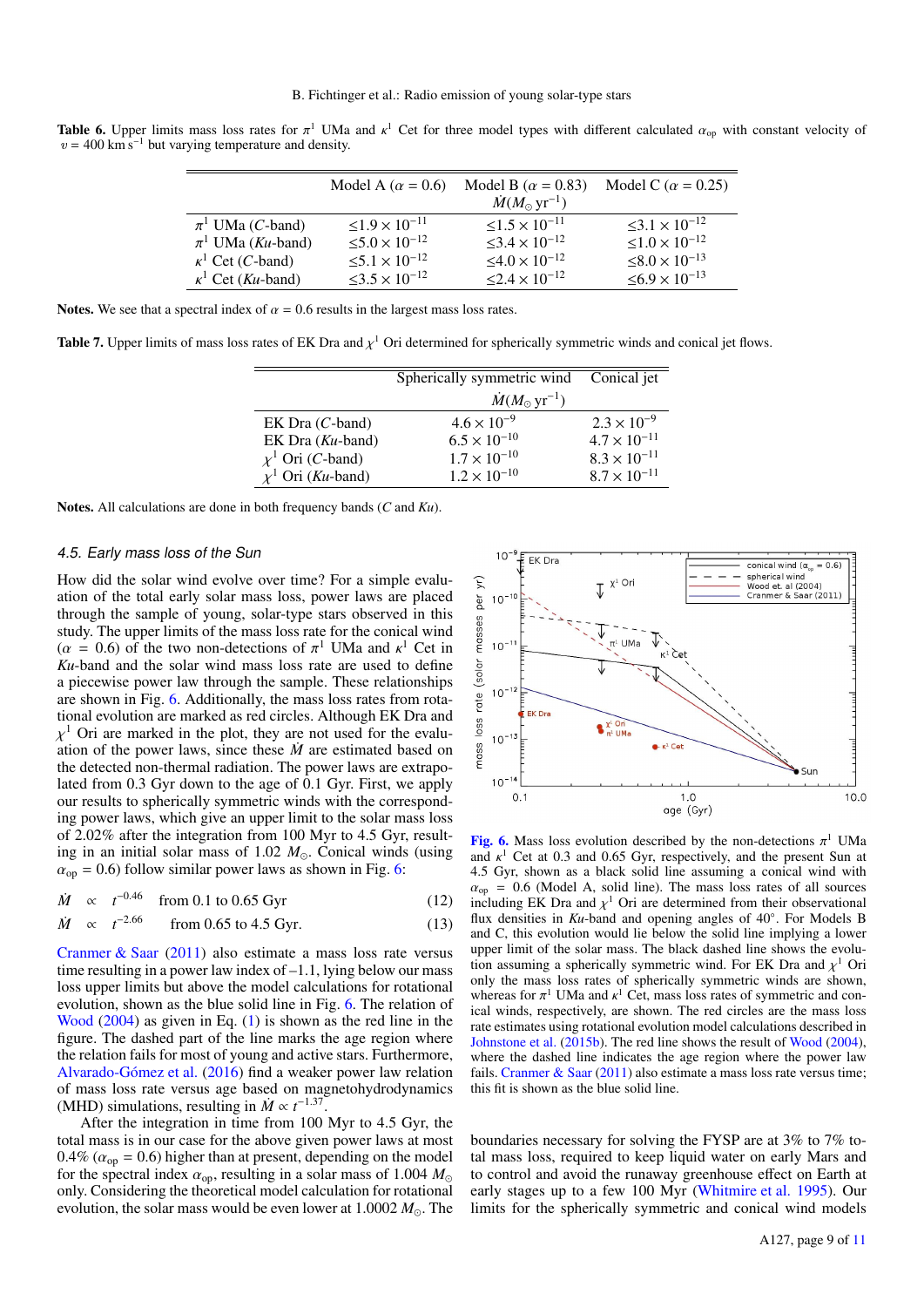are definitely below the 3% boundary and therefore imply that the faint young Sun problem cannot be solved by assuming increased wind mass loss rates and therefore a higher mass for the young Sun.

## **5. Summary and discussion**

In this study, we analyzed four young, solar-type stars on the main-sequence of different ages, which are part of the Sun in Time programme to study the decline of magnetic activity and wind mass loss in solar analogues. For the analysis, observations of the VLA at 2 cm and 6 cm wavelength and ALMA at 100 GHz are used, aiming to detect thermal radio emission, that is freefree radio bremsstrahlung, which is indicative of the existence of a stellar wind. The well-studied analogues of the Sun cover the young evolutionary stages on the main-sequence. Our sample of four stars results in two detections: EK Dra and  $\chi^1$  Ori; and two non-detections:  $\pi^1$  UMa and  $\kappa^1$  Cet. For both detections we can non-detections:  $\pi^1$  UMa and  $\kappa^1$  Cet. For both detections we can conclude that the radio emission is not thermal bremsstrahlung conclude that the radio emission is not thermal bremsstrahlung alone, but consists of additional coronal radio emission in the form of non-thermal, partly flaring emission. Indicators for that assumption are a negative slope of the radio spectrum, the presence of flares seen in the light curves, and the presence of circular polarization. Furthermore, we have argued that instead of the non-detections  $\pi^1$  UMa and  $\kappa^1$  Cet, we can estimate their<br>maximum wind radio emission flux densities by placing the 3 $\sigma$  $\chi^1$  Ori, we have actually detected its M-dwarf companion. For maximum wind radio emission flux densities by placing the  $3\sigma$ rms value as upper limits. We have to clearly state that we cannot rule out other contributing but also undetected emission processes in these sources.

The estimated radio emissions are used to derive upper limits to mass loss rates for the observed targets. Mass loss rates are important quantities for the study of the evolution of young stars including the Sun. They could possibly result in an explanation and solution for the problem of the famous FYSP. Furthermore, the evolution of mass loss rates of the young Sun leads to essential information for the formation and evolution of the atmospheres of the early Earth and other planetary atmospheres. We estimate mass loss rates for all targets for spherically symmetric and anisotropic collimated winds. We note that any additional neutral wind component would increase the mass loss rate, but such winds would not be detected by our methods. However, the solar wind is essentially fully ionized, so we assume the same for solar analogues.

We applied three different model types (standard spherical, adiabatic spherical, and adiabatic collimated) for the mass loss rate calculation by changing the different parameter quantities. If we vary the velocity and the temperature, we see that the mass loss rate increases for a cooler and faster wind.<br>The star EK Dra's mass loss is estimated to be  $\dot{M} \le 1.3 \times$ 

The star EK Dra's mass loss is estimated to be  $\dot{M} \leq 1.3 \times 10^{-10} M_{\odot} \text{ yr}^{-1}$  for *C*-band and  $\dot{M} \leq 6.9 \times 10^{-10} M_{\odot} \text{ yr}^{-1}$  for  $Ku$ -band. The star  $v^1$  Ori shows a mass loss rate of  $\dot{M} < 1.3 \times$ *Ku*-band. The star  $\chi^1$  Ori shows a mass loss rate of  $\dot{M} \le 1.3 \times 10^{-10} M_{\odot} \text{ yr}^{-1}$  for *C*-band at 6 GHz and  $\dot{M} \le 7.2 \times 10^{-10} M_{\odot} \text{ yr}^{-1}$  for *Ku*-band at 14 GHz. Here, we assume that non-thermal for *Ku*-band at 14 GHz. Here, we assume that non-thermal emission from coronal radio flares contributes to the total mass loss following [Lim & White](#page-10-21) [\(1996\)](#page-10-21), implying that these features originate close to the stellar surface propagating through an optically thin wind. Mass loss rates from the spherically symmetric wind and conical wind calculations are similar to these results.

For  $\pi^1$  UMa the mass loss rate is derived to be  $\dot{M} \leq 1.9 \times 10^{-11} M_{\odot}$  yr<sup>-1</sup> for *C*-band and  $\dot{M} \leq 5 \times 10^{-12} M_{\odot}$  yr<sup>-1</sup> for For  $\pi^1$  UMa the mass loss rate is derived to be  $\dot{M} \leq 1.9 \times$  $Ku$ -band for a jet-like wind with an opening angle of  $40^\circ$ . For  $\kappa^1$  Cet the determined mass loss rate for a collimated wind is

A127, page 10 of [11](#page-10-8)

*M* ≤ 5.1×10<sup>-11</sup>  $M_{\odot}$  yr<sup>-1</sup> for *C*-band and  $\dot{M}$  ≤ 3.5×10<sup>-12</sup>  $M_{\odot}$  yr<sup>-1</sup> for *Ku*-band for *Ku*-band.

The resulting maximum mass loss rate of  $\pi$ <br>th  $\alpha_{\text{eq}} = 0.6$ ) is about 250 times stronge The resulting maximum mass loss rate of  $\pi^1$  UMa in *Ku*-band (with  $\alpha_{\text{op}} = 0.6$ ) is about 250 times stronger than the present<br>day solar mass loss rate of  $\dot{M} = 2 \times 10^{-14} M_{\odot} \text{yr}^{-1}$ . Wood et al. day solar mass loss rate of  $\dot{M} = 2 \times 10^{-14} M_{\odot} \text{ yr}^{-1}$ . [Wood et al.](#page-10-60) [\(2014\)](#page-10-60) studied the stellar wind and mass loss of  $\pi^1$  UMa us-<br>ing Ly- $\alpha$  observations. With hydrodynamic models for the astroing Ly- $\alpha$  observations. With hydrodynamic models for the astro-sphere to infer the stellar wind strength, the study of [Wood et al.](#page-10-60) [\(2014\)](#page-10-60) results in a wind for  $\pi^1$  UMa only half as strong as the solar wind. From their research Wood et al. (2014) concluded solar wind. From their research, [Wood et al.](#page-10-60) [\(2014\)](#page-10-60) concluded that the Sun and solar-like stars do not experience particularly strong coronal winds in their past. [Drake et al.](#page-10-61) [\(2013\)](#page-10-61) studied coronal mass ejections in connection to stellar winds, where the authors found that coronal mass ejection (CME) induced mass loss rates can amount to several percent of the steady wind rate. Their estimation for a CME mass loss rate for  $\pi^1$  UMa implies  $\dot{M} \sim 3 \times 10^{-12} M_{\odot} \text{ yr}^{-1}$ , comparable with our upper limits. Their estimation for a CME mass loss rate for  $\pi$ <sup>1</sup> UMa implies For  $\kappa^1$  Cet the mass loss rate in the [Drake et al.](#page-10-61) [\(2013\)](#page-10-61) study is similar. We see that the measurements of Wood et al. (2014) is similar. We see that the measurements of [Wood et al.](#page-10-60) [\(2014\)](#page-10-60) of  $\dot{M} = 0.5$   $\dot{M}_{\odot}$  are much lower than the  $\dot{M} = 150$   $\dot{M}_{\odot}$  predictions of Drake et al. (2013) and our observational upper limit tions of [Drake et al.](#page-10-61) [\(2013\)](#page-10-61) and our observational upper limit. The rotation-wind model by [Johnstone et al.](#page-10-58) [\(2015b\)](#page-10-58) in fact also requires a wind mass loss rate significantly above the value suggested by [Wood et al.](#page-10-60) [\(2014\)](#page-10-60) to explain the observed spin-down rate for solar-like stars in this age range.

Finally, the maximum total solar mass for the young Sun was derived for three cases: spherically symmetric winds, conical jet flows, and rotational evolution models. The results are quite different: 1) the mass loss rate of spherically symmetric winds indicates a total maximum mass of 1.02  $M_{\odot}$ ; 2) conical winds lead to a total mass of 1.004  $M_{\odot}$ ; and 3) the rotational evolution model suggests an initial solar mass of only  $1.0002 M_{\odot}$  at an age of about 100 Myr.

## **6. Conclusion**

If the FYSP is to be solved with a larger initial solar mass, Earth and Mars climate constraints require the solar mass to be in the range of  $1.03-1.07$   $M_{\odot}$  near the zero-age mainsequence, requiring an enhanced early wind mass loss rate of order  $10^{-12} - 10^{-10} M_{\odot}$  yr<sup>-1</sup>. Our results for mass loss rates derived with radio observations of solar analogues indicate an early solar mass of at most 1.02  $M_{\odot}$  assuming spherically symmetric winds. This is not sufficient to solve the faint young Sun paradox. It appears that other explanations such as higher concentrations of greenhouse gases and aerosols (e.g. [Sagan & Mullen](#page-10-2) [1972;](#page-10-2) [Kasting](#page-10-62) [1993\)](#page-10-62), a lower global albedo, either through less cloud coverage (e.g. [Shaviv](#page-10-63) [2003\)](#page-10-63), and/or a smaller continental land mass [\(Rosing et al.](#page-10-64) [2010\)](#page-10-64) are required.

*Acknowledgements.* We thank the referee, Jeffrey Linsky, for very helpful comments that improved the paper. This research has made use of the SIMBAD database, operated at CDS, Strasbourg, France. B.F and M.G. acknowledge the support of the FWF "Nationales Forschungsnetzwerk" project S116601-N16 "Pathways to Habitability: From Disks to Active Stars, Planets and Life" and the related FWF NFN subproject S116604-N16 "Radiation and Wind Evolution from the T Tauri Phase to ZAMS and Beyond". Financial support of this project by the University of Vienna is also acknowledged. This publication is supported by the Austrian Science Fund (FWF). The National Radio Astronomy Observatory is a facility of the National Science Foundation operated under cooperative agreement by Associated Universities, Inc. This paper makes use of the following ALMA data: ADS/JAO.ALMA#2011.0.01234.S. ALMA is a partnership of ESO (representing its member states), NSF (USA) and NINS (Japan), together with NRC (Canada), NSC and ASIAA (Taiwan), and KASI (Republic of Korea), in cooperation with the Republic of Chile. The Joint ALMA Observatory is operated by ESO, AUI/NRAO and NAOJ.